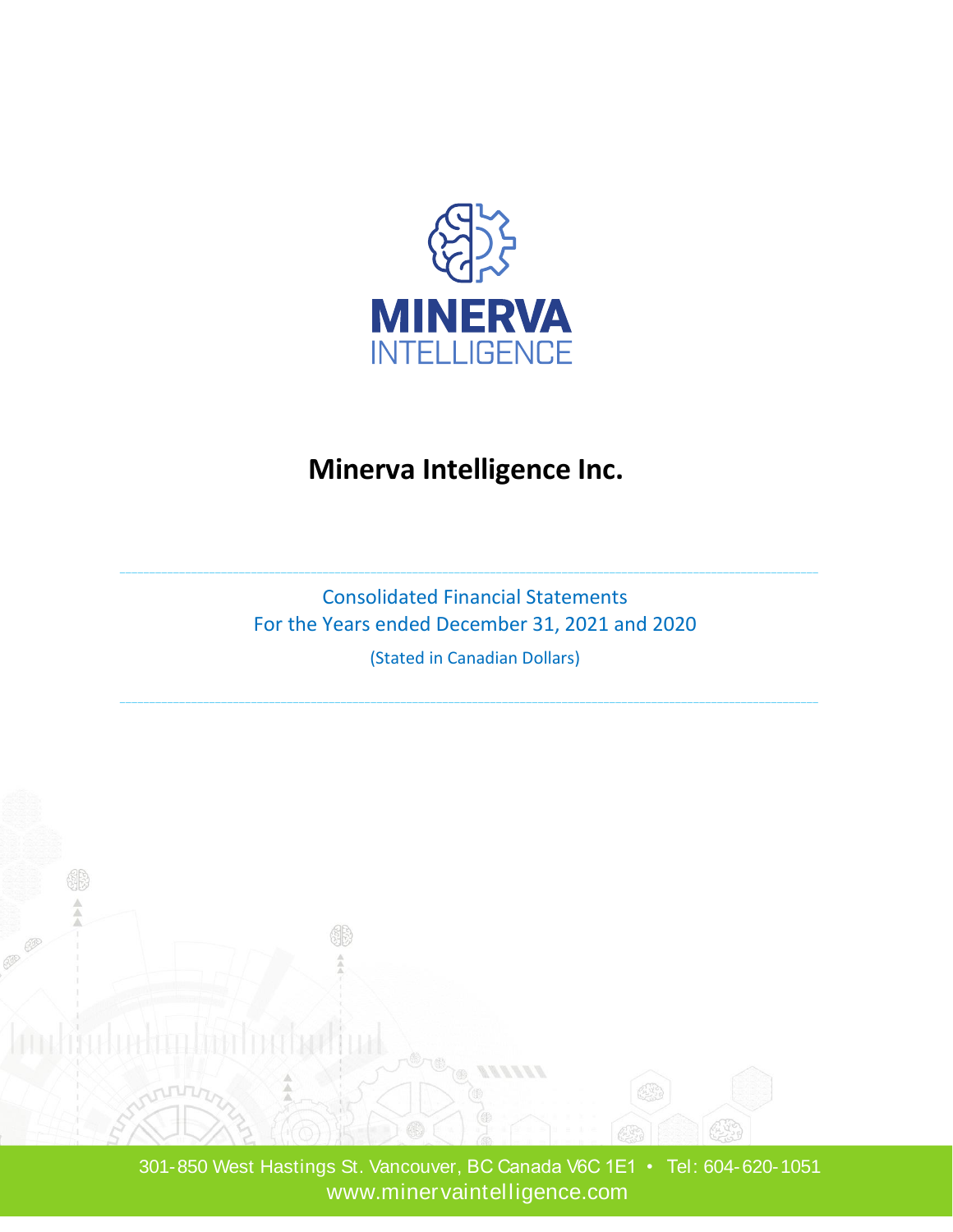

**Baker Tilly WM LLP** 900 – 400 Burrard Street Vancouver, British Columbia Canada V6C 3B7 **T:** +1 604.684.6212 **F:** +1 604.688.3497

vancouver@bakertilly.ca **www.bakertilly.ca**

# **INDEPENDENT AUDITOR'S REPORT**

To the Shareholders of Minerva Intelligence Inc.

# *Opinion*

We have audited the consolidated financial statements of Minerva Intelligence Inc. and its subsidiaries (together the "Company"), which comprise the consolidated statements of financial position as at December 31, 2021 and 2010, and the consolidated statements of loss and comprehensive loss, consolidated statements of changes in shareholders' equity and consolidated statements of cash flows for the years then ended, and notes to the consolidated financial statements, including a summary of significant accounting policies.

In our opinion, the accompanying consolidated financial statements present fairly, in all material respects, the consolidated financial position of the Company as at December 31, 2021 and 2010, and its consolidated financial performance and its consolidated cash flows for the years then ended in accordance with International Financial Reporting Standards.

# *Basis for Opinion*

We conducted our audits in accordance with Canadian generally accepted auditing standards. Our responsibilities under those standards are further described in the *Auditor's Responsibilities for the Audit of the Consolidated Financial Statements* section of our report. We are independent of the Company in accordance with the ethical requirements that are relevant to our audits of the consolidated financial statements in Canada, and we have fulfilled our other ethical responsibilities in accordance with these requirements. We believe that the audit evidence we have obtained in our audits is sufficient and appropriate to provide a basis for our opinion.

# *Material Uncertainty Related to Going Concern*

We draw attention to Note 1 in the consolidated financial statements, which describes events and conditions indicating that a material uncertainty exists that may cast significant doubt on the Company's ability to continue as a going concern. Our opinion is not modified in respect of this matter.

# *Other Information*

Management is responsible for the other information. The other information comprises the information included in the Management's Discussion and Analysis filed with the relevant Canadian securities commissions.

Our opinion on the consolidated financial statements does not cover the other information and we do not express any form of assurance conclusion thereon.

In connection with our audits of the consolidated financial statements, our responsibility is to read the other information and, in doing so, consider whether the other information is materially inconsistent with the consolidated financial statements or our knowledge obtained in the audits and remain alert for indications that the other information appears to be materially misstated. If, based on the work we have performed, we conclude that there is a material misstatement of this other information, we are required to report that fact in this auditor's report. We have nothing to report in this regard.

2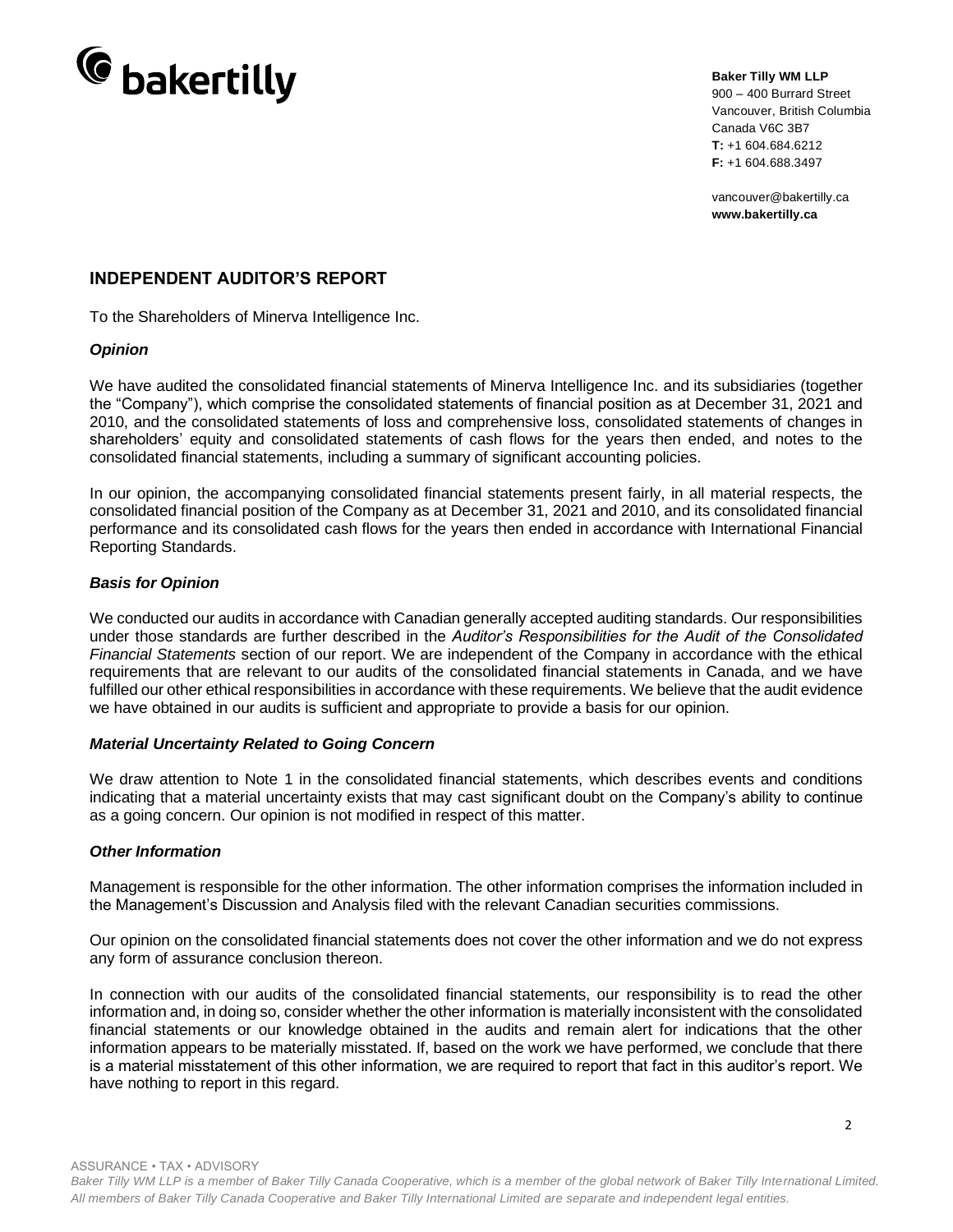

# *Responsibilities of Management and Those Charged with Governance for the Consolidated Financial Statements*

Management is responsible for the preparation and fair presentation of the consolidated financial statements in accordance with International Financial Reporting Standards, and for such internal control as management determines is necessary to enable the preparation of consolidated financial statements that are free from material misstatement, whether due to fraud or error.

In preparing the consolidated financial statements, management is responsible for assessing the Company's ability to continue as a going concern, disclosing, as applicable, matters related to going concern and using the going concern basis of accounting unless management either intends to liquidate the Company or to cease operations, or has no realistic alternative but to do so.

Those charged with governance are responsible for overseeing the Company's financial reporting process.

# *Auditor's Responsibilities for the Audit of the Consolidated Financial Statements*

Our objectives are to obtain reasonable assurance about whether the consolidated financial statements as a whole are free from material misstatement, whether due to fraud or error, and to issue an auditor's report that includes our opinion. Reasonable assurance is a high level of assurance, but is not a guarantee that an audit conducted in accordance with Canadian generally accepted auditing standards will always detect a material misstatement when it exists. Misstatements can arise from fraud or error and are considered material if, individually or in the aggregate, they could reasonably be expected to influence the economic decisions of users taken on the basis of these consolidated financial statements.

As part of an audit in accordance with Canadian generally accepted auditing standards, we exercise professional judgment and maintain professional skepticism throughout the audit. We also:

- Identify and assess the risks of material misstatement of the consolidated financial statements, whether due to fraud or error, design and perform audit procedures responsive to those risks, and obtain audit evidence that is sufficient and appropriate to provide a basis for our opinion. The risk of not detecting a material misstatement resulting from fraud is higher than for one resulting from error, as fraud may involve collusion, forgery, intentional omissions, misrepresentations, or the override of internal control.
- Obtain an understanding of internal control relevant to the audit in order to design audit procedures that are appropriate in the circumstances, but not for the purpose of expressing an opinion on the effectiveness of the Company's internal control.
- Evaluate the appropriateness of accounting policies used and the reasonableness of accounting estimates and related disclosures made by management.
- Conclude on the appropriateness of management's use of the going concern basis of accounting and, based on the audit evidence obtained, whether a material uncertainty exists related to events or conditions that may cast significant doubt on the Company's ability to continue as a going concern. If we conclude that a material uncertainty exists, we are required to draw attention in our auditor's report to the related disclosures in the consolidated financial statements or, if such disclosures are inadequate, to modify our opinion. Our conclusions are based on the audit evidence obtained up to the date of our auditor's report. However, future events or conditions may cause the Company to cease to continue as a going concern.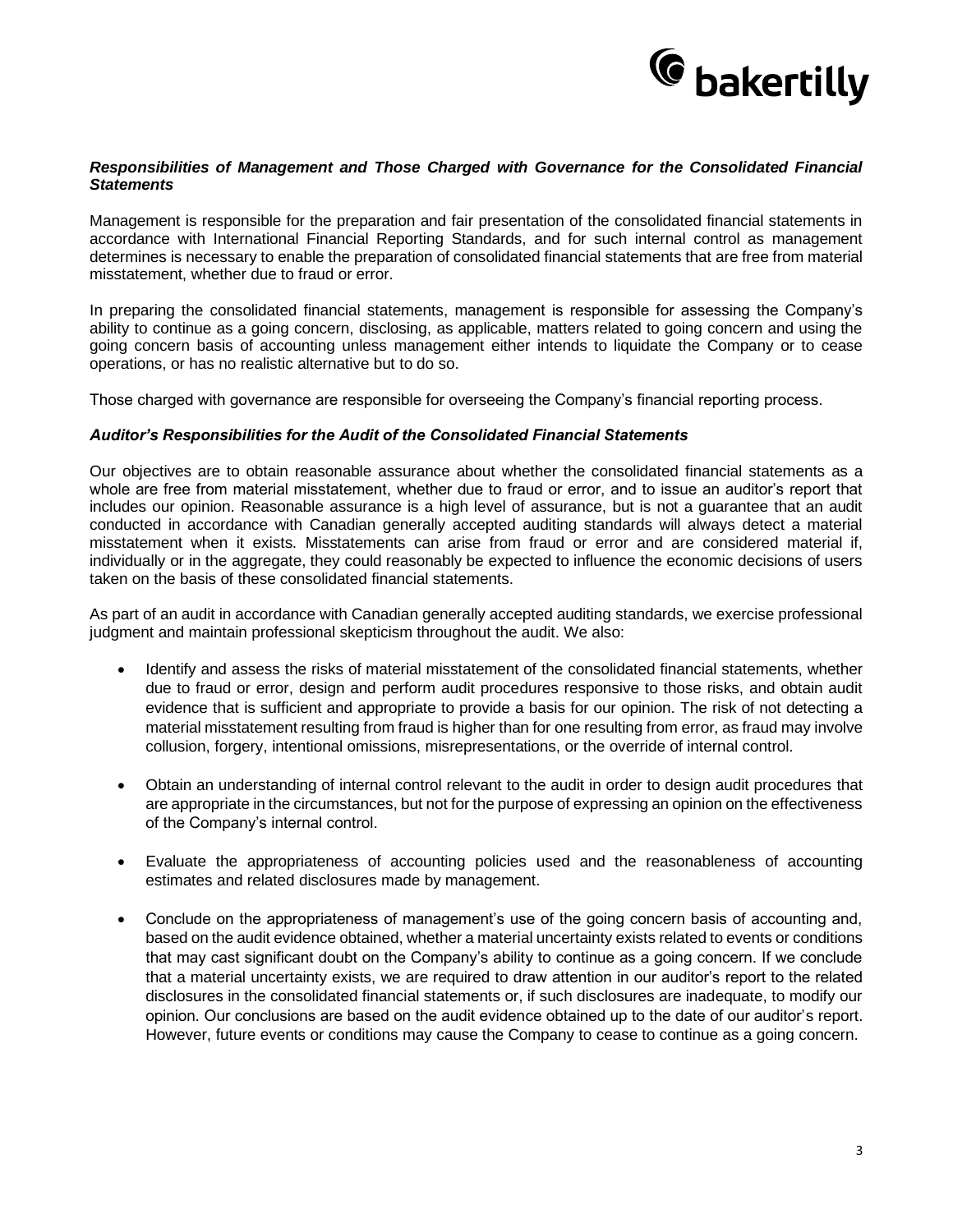

• Evaluate the overall presentation, structure and content of the consolidated financial statements, including the disclosures, and whether the consolidated financial statements represent the underlying transactions and events in a manner that achieves fair presentation.

We communicate with those charged with governance regarding, among other matters, the planned scope and timing of the audit and significant audit findings, including any significant deficiencies in internal control that we identify during our audit.

We also provide those charged with governance with a statement that we have complied with relevant ethical requirements regarding independence, and to communicate with them all relationships and other matters that may reasonably be thought to bear on our independence, and where applicable, related safeguards.

The engagement partner on the audit resulting in this independent auditor's report is Anna C. Moreton.

Baker Tilly WM LLP

CHARTERED PROFESSIONAL ACCOUNTANTS

Vancouver, B.C. April 27, 2022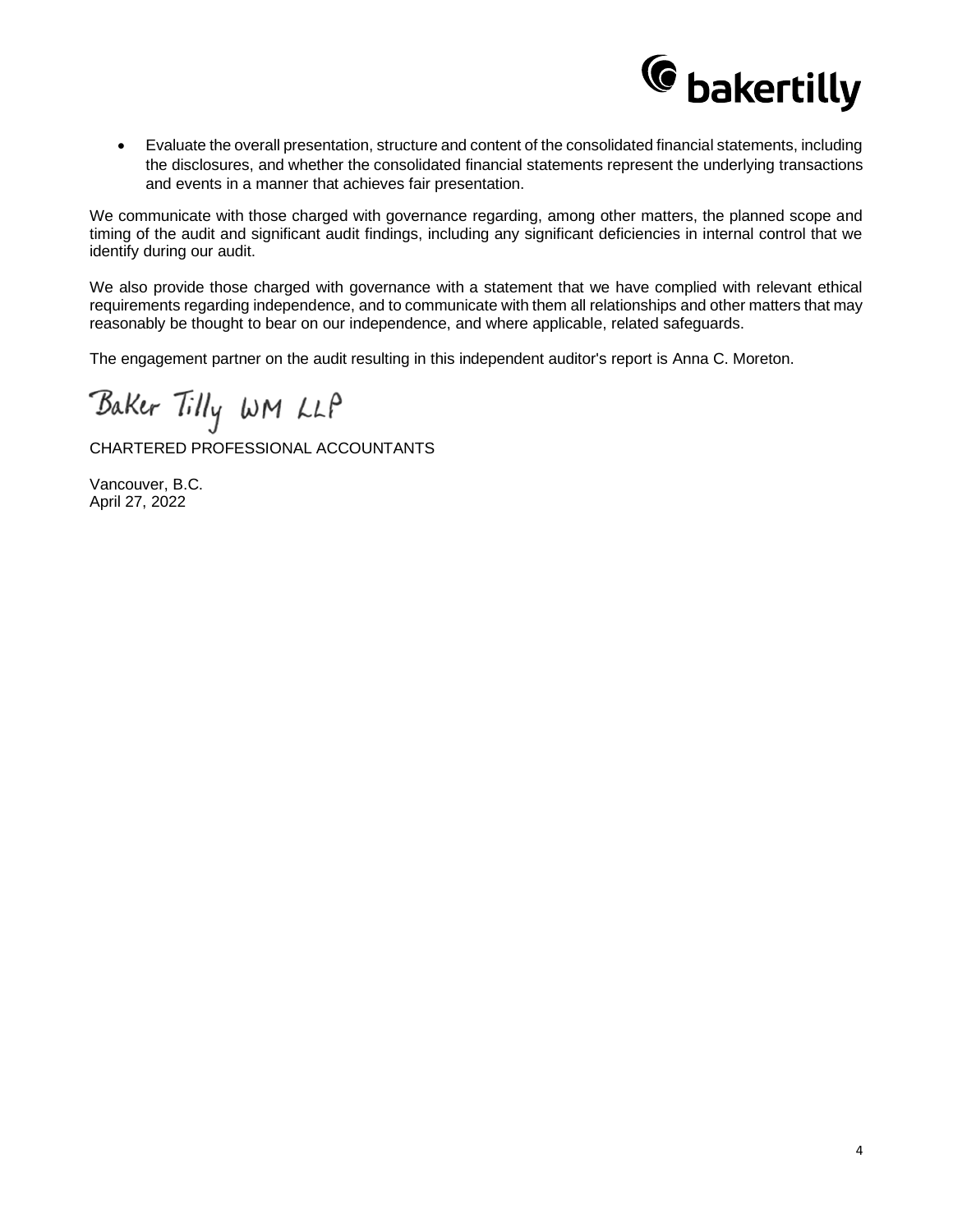|                                                   |             |                     | Year ended December 31, |             |  |  |
|---------------------------------------------------|-------------|---------------------|-------------------------|-------------|--|--|
|                                                   | <b>Note</b> | 2021                |                         | 2020        |  |  |
| <b>Assets</b>                                     |             |                     |                         |             |  |  |
| <b>Current Assets</b>                             |             |                     |                         |             |  |  |
| Cash                                              |             | \$<br>3,177,392     | \$                      | 1,359,511   |  |  |
| GST receivable                                    |             |                     |                         | 19,540      |  |  |
| Accounts receivable                               |             | 120,272             |                         | 35,934      |  |  |
| Prepaid and other expenses                        |             | 239,342             |                         | 67,215      |  |  |
|                                                   |             | 3,537,006           |                         | 1,482,200   |  |  |
| <b>Non-Current Assets</b>                         |             |                     |                         |             |  |  |
| Equipment                                         | 5           | 37,873              |                         | 61,913      |  |  |
| Right of use assets                               | 6           | 4,836               |                         | 76,175      |  |  |
| Intangible assets                                 | 7           | 156,545             |                         | 246,000     |  |  |
| <b>Total Assets</b>                               |             | \$<br>3,736,260     | \$                      | 1,866,288   |  |  |
| <b>Liabilities</b>                                |             |                     |                         |             |  |  |
| <b>Current Liabilities</b>                        |             |                     |                         |             |  |  |
| Accounts payable and accrued liabilities          | 12          | \$<br>202,964       | \$                      | 228,735     |  |  |
| GST payable                                       |             | 8,149               |                         |             |  |  |
| Lease liability                                   | 8           | 4,836               |                         | 56,553      |  |  |
| Deposits                                          |             | 54,538              |                         | 74,393      |  |  |
|                                                   |             | 270,487             |                         | 359,681     |  |  |
| <b>Non-Current Liabilities</b>                    |             |                     |                         |             |  |  |
| Lease liability                                   | 8           |                     |                         | 4,836       |  |  |
|                                                   |             | 270,487             |                         | 364,517     |  |  |
| <b>Shareholders' Equity</b>                       |             |                     |                         |             |  |  |
| Common shares                                     | 9           | 13,876,918          |                         | 9,442,692   |  |  |
| Option reserve                                    | 9           | 695,967             |                         | 480,023     |  |  |
| Warrant reserve                                   | 9           | 152,477             |                         |             |  |  |
| Deficit                                           |             | (11, 259, 589)      |                         | (8,420,944) |  |  |
| <b>Total Shareholder's Equity</b>                 |             | 3,465,773           |                         | 1,501,771   |  |  |
| <b>Total Liabilities and Shareholders' Equity</b> |             | \$<br>3,736,260     | \$                      | 1,866,288   |  |  |
| Events after the reporting period                 | 15          |                     |                         |             |  |  |
| s/ "Scott Tillman"                                |             | s/ "Jason Petralia" |                         |             |  |  |
| Director                                          |             |                     | Director                |             |  |  |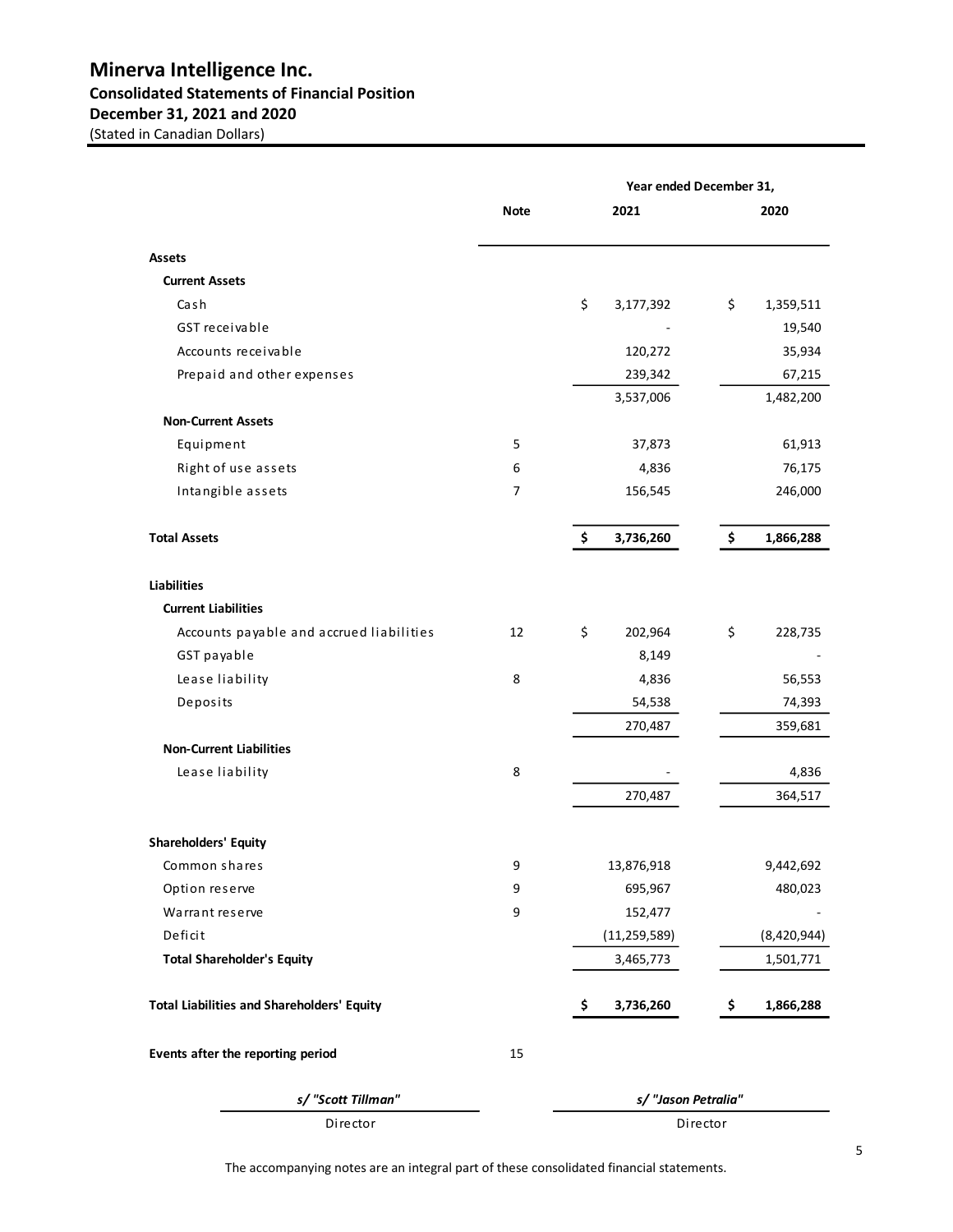# **Minerva Intelligence Inc. Consolidated Statements of Loss and Comprehensive Loss For the years ended December 31, 2021 and 2020**

(Stated in Canadian Dollars)

|                                                      |             | Year ended December 31, |             |    |             |  |
|------------------------------------------------------|-------------|-------------------------|-------------|----|-------------|--|
|                                                      | <b>Note</b> |                         | 2021        |    | 2020        |  |
| <b>Sales</b>                                         | 13          | \$                      | 1,049,299   | \$ | 340,584     |  |
| <b>Expenses</b>                                      |             |                         |             |    |             |  |
| Advertising and promotion                            |             |                         | 298,018     | \$ | 225,134     |  |
| Amortization                                         | 5,6,7       |                         | 194,390     |    | 179,610     |  |
| Consulting - Corporate development                   |             |                         | 29,000      |    | 26,198      |  |
| Consulting - Product development                     | 12          |                         | 229,981     |    | 272,450     |  |
| Director's fees                                      | 12          |                         | 101,710     |    | 106,500     |  |
| General and administrative                           | 8           |                         | 129,937     |    | 112,419     |  |
| Outsourced services                                  |             |                         | 51,690      |    | 89,647      |  |
| Professional fees                                    | 12          |                         | 120,642     |    | 113,724     |  |
| Research and development                             |             |                         | 18,750      |    |             |  |
| Salaries and wages                                   | 12          |                         | 2,238,701   |    | 2,009,586   |  |
| Share-based compensation                             | 12          |                         | 215,944     |    | 55,106      |  |
| Software application subscriptions                   |             |                         | 183,464     |    | 97,346      |  |
| Transfer agent and filing fees                       |             |                         | 44,675      |    | 16,818      |  |
| Travel                                               |             |                         | 19,189      |    | 24,900      |  |
|                                                      |             |                         | (3,876,091) |    | (3,329,438) |  |
| <b>Loss from Operations</b>                          |             |                         | (2,826,792) |    | (2,988,854) |  |
| <b>Other Items</b>                                   |             |                         |             |    |             |  |
| Foreign exchange gain (loss)                         |             |                         | (12,004)    |    | 189,495     |  |
| Interest expense                                     | 8           |                         | (1,713)     |    | (4,358)     |  |
| Interest income                                      |             |                         | 1,864       |    | 29,920      |  |
|                                                      |             |                         | (11, 853)   |    | 215,057     |  |
| Loss and comprehensive loss                          |             | \$                      | (2,838,645) | \$ | (2,773,797) |  |
| Loss per share:                                      |             |                         |             |    |             |  |
| Basic and diluted                                    |             | \$                      | (0.05)      | \$ | (0.06)      |  |
| Weighted average number of common shares outstanding |             |                         |             |    |             |  |
| Basic and diluted                                    |             |                         | 55,042,198  |    | 44,675,005  |  |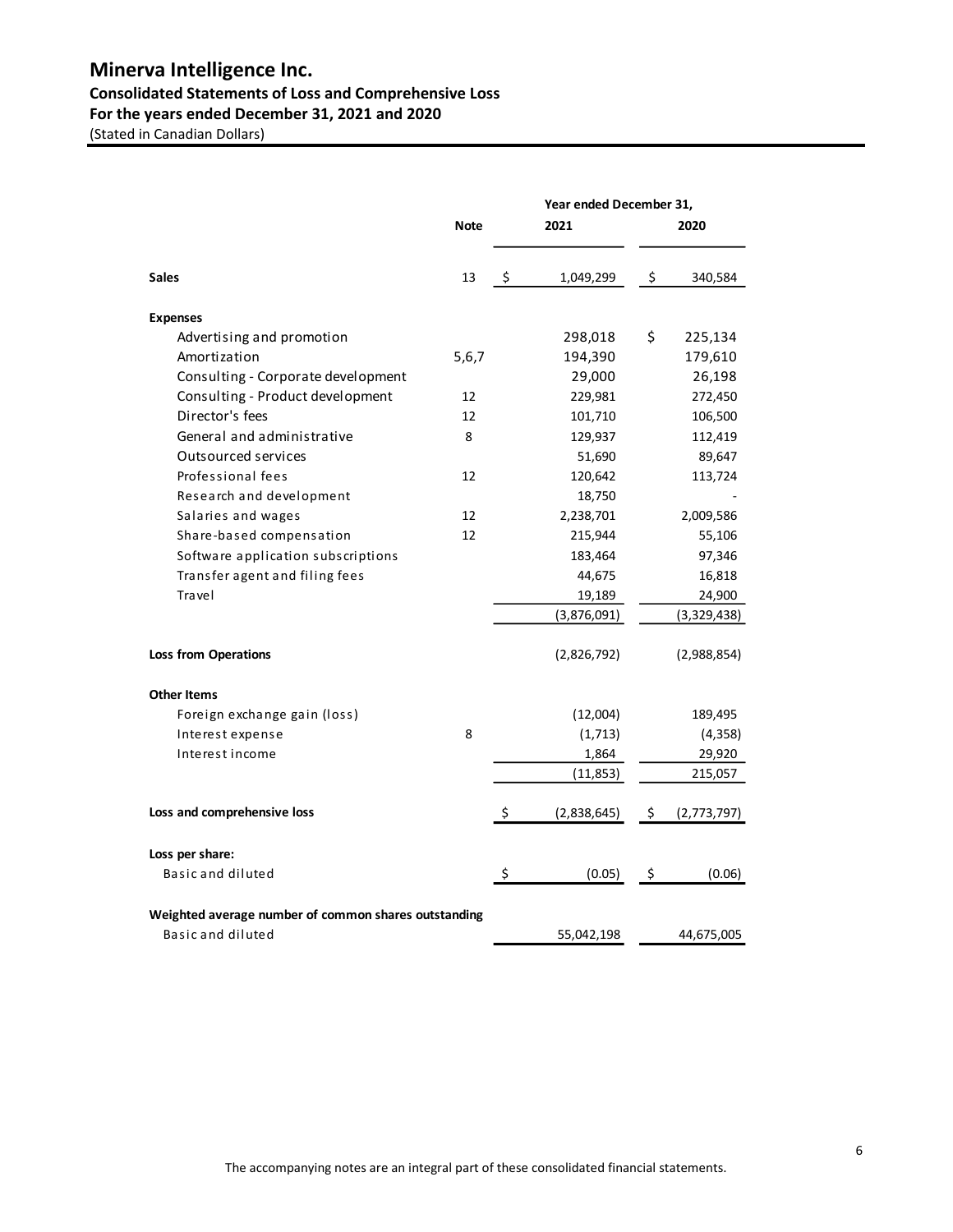# **Minerva Intelligence Inc. Consolidated Statements of Changes in Shareholders' Equity For the years ended December 31, 2021 and 2020**

(Stated in Canadian Dollars)

|                              |      | <b>Common Shares</b>     |                  |                          |                          |                          |                            |
|------------------------------|------|--------------------------|------------------|--------------------------|--------------------------|--------------------------|----------------------------|
|                              |      |                          |                  |                          |                          |                          | <b>Total Shareholders'</b> |
|                              | Note | Number of Shares         | Amount           | Option reserve           | Warrant reserve          | Deficit                  | Equity                     |
|                              |      |                          |                  |                          |                          |                          |                            |
| Balance at December 31, 2019 |      | 44,675,005 \$            | $9,442,692$ \$   | 424,917 \$               | - \$                     | $(5,647,147)$ \$         | 4,220,462                  |
| Share-based compensation     |      | $\overline{\phantom{0}}$ |                  | 55,106                   | $\overline{\phantom{a}}$ |                          | 55,106                     |
| Loss for the year            |      |                          |                  | $\overline{\phantom{0}}$ |                          | (2,773,797)              | (2,773,797)                |
| Balance at December 31, 2020 |      | 44,675,005               | 9,442,692        | 480,023                  |                          | (8,420,944)              | 1,501,771                  |
| Issue of units for cash      |      | 32,283,032               | 4,677,978        | $\sim$                   | 152,477                  | $\overline{\phantom{a}}$ | 4,830,455                  |
| Share issue costs            |      | $\overline{\phantom{0}}$ | (243, 752)       | $\overline{\phantom{0}}$ | $\overline{\phantom{a}}$ | $\overline{a}$           | (243, 752)                 |
| Share-based compensation     |      | ٠                        |                  | 215,944                  | $\overline{\phantom{a}}$ | $\overline{\phantom{a}}$ | 215,944                    |
| Loss for the year            |      | $\overline{\phantom{a}}$ |                  | $\overline{\phantom{a}}$ |                          | (2,838,645)              | (2,838,645)                |
| Balance at December 31, 2021 |      | 76,958,037               | 13,876,918<br>ъ. | 695,967                  | 152,477<br>- 5           | $(11, 259, 589)$ \$      | 3,465,773                  |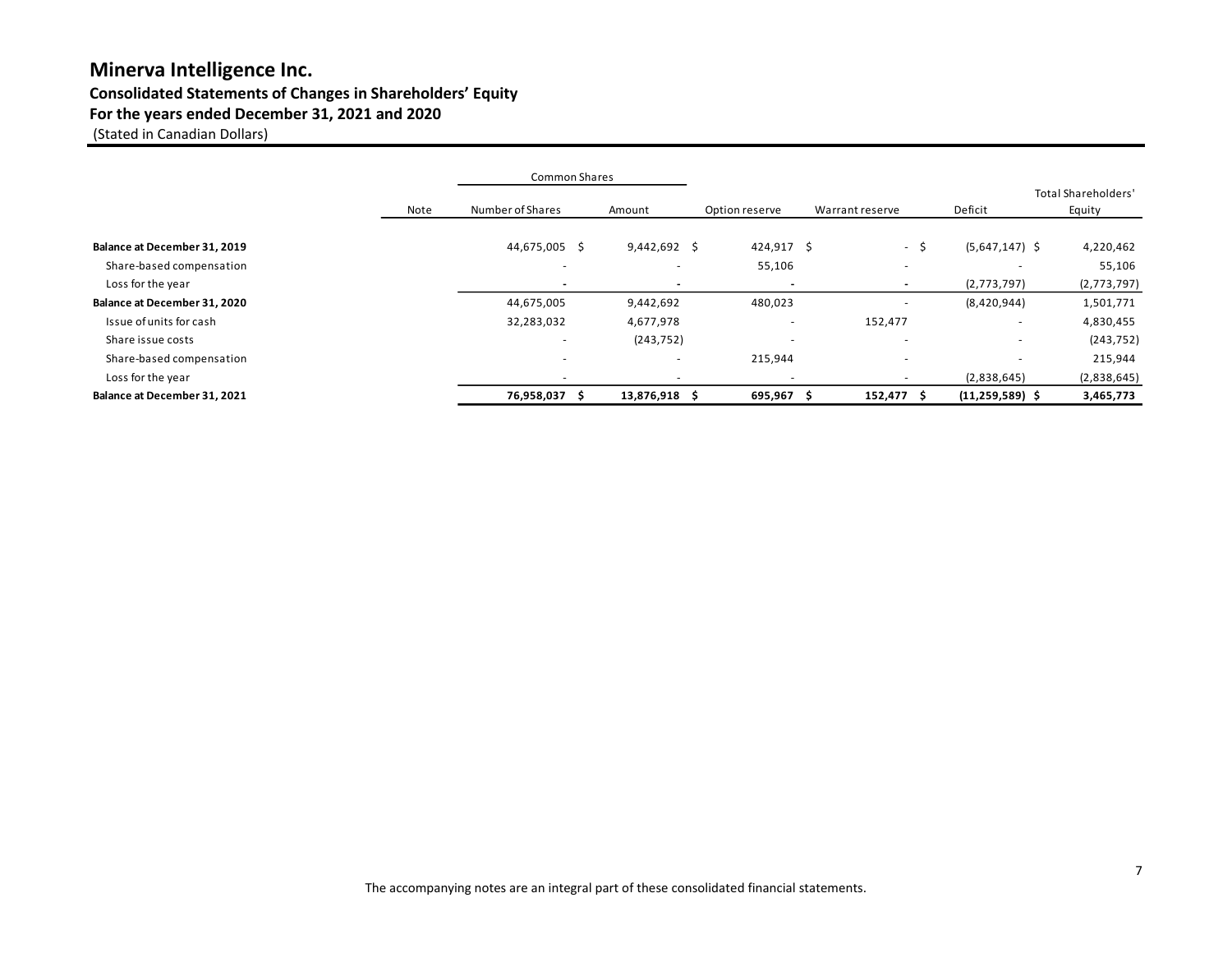# **Minerva Intelligence Inc. Consolidated Statements of Cash Flows For the years ended December 31, 2021 and 2020**

(Stated in Canadian Dollars)

|                                                                        |    | Year ended December 31, |    |             |
|------------------------------------------------------------------------|----|-------------------------|----|-------------|
|                                                                        |    | 2021                    |    | 2020        |
| <b>Operating Activities</b>                                            |    |                         |    |             |
| Loss for the year                                                      | \$ | (2,838,645)             | \$ | (2,773,797) |
| Items not involving cash                                               |    |                         |    |             |
| Amortization                                                           |    | 194,390                 |    | 179,610     |
| Share-based compensation                                               |    | 215,944                 |    | 55,106      |
| Interest on lease liability                                            |    | 1,713                   |    | 4,358       |
| Changes in non-cash working capital items                              |    |                         |    |             |
| GST receivable                                                         |    | 19,540                  |    | 14,558      |
| Accounts receivable                                                    |    | (84, 338)               |    | 13,587      |
| Prepaid and other expenses                                             |    | (172, 127)              |    | 7,154       |
| Deposits                                                               |    | (19, 855)               |    | 74,393      |
| Accounts payable and accrued liabilities                               |    | (17, 622)               |    | (83, 690)   |
| Cash used in operating activities                                      |    | (2,701,000)             |    | (2,508,721) |
| <b>Financing Activities</b>                                            |    |                         |    |             |
| Issuance of common shares, net of share issuance costs                 |    | 4,586,703               |    |             |
| Lease financing expense                                                |    | (58, 266)               |    | (62, 977)   |
| Cash provided by (used in) financing activities                        |    | 4,528,437               |    | (62, 977)   |
| <b>Investing Activities</b>                                            |    |                         |    |             |
| Acquisition of equipment                                               |    | (9,953)                 |    | (17, 310)   |
| Disposal of equipment                                                  |    | 397                     |    | 220         |
| Cash used in investing activities                                      |    | (9,556)                 |    | (17,090)    |
| Net change in cash                                                     |    | 1,817,881               |    | (2,588,788) |
| Cash, beginning balance                                                |    | 1,359,511               |    | 3,948,299   |
| Cash, ending balance                                                   | \$ | 3,177,392               | \$ | 1,359,511   |
| Supplemental cash flow information                                     |    |                         |    |             |
| Cash paid during the year for interest                                 | \$ |                         | Ş  |             |
| Cash paid during the year for income taxes<br>Broker warrants (note 9) | \$ |                         | \$ |             |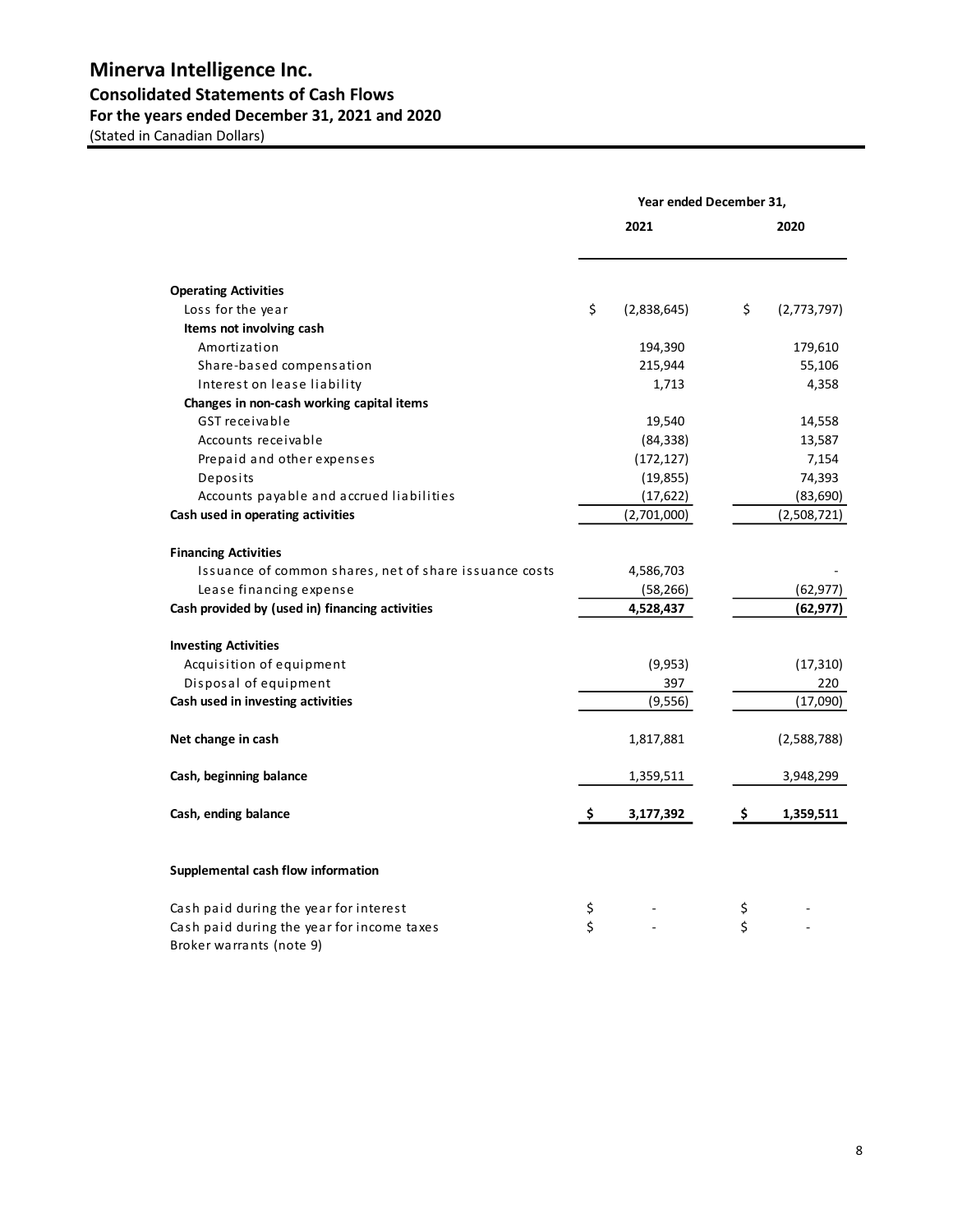#### **1. Nature and Continuance of Operations**

Minerva Intelligence Inc. (the "Company") was incorporated on August 16, 2017 pursuant to the *Business Corporations Act* of British Columbia. On March 14, 2018, the Company completed its Initial Public Offering ("IPO") and on March 26, 2018, the Company's shares commenced trading on the TSX-V.

Minerva Intelligence (Canada) Ltd. ("Minerva Canada") was incorporated on May 17, 2017 pursuant to the Business Corporations Act of Ontario. On April 23, 2019, Minerva Canada continued its jurisdiction of incorporation from Ontario to British Columbia. During the year ended December 31, 2019, the Company acquired Minerva Canada.

Minerva Intelligence Gmbh, a German subsidiary company, was incorporated on September 24, 2019.

The head office of the Company is located at Suite 301, 850 West Hastings Street, Vancouver, British Columbia V6C 1E1. The registered office of the Company is located at 2900 - 595 Burrard Street, Vancouver, B.C. V7X 1J5.

Minerva is a software development company that is bringing innovative technology to the market. The Company provides decision-support tools that help our customers reach conclusions faster and with the rigor needed to trust the results. Minerva is focused on helping businesses better understand the earth and is currently pursuing two industries: minerals and mining and climate risk identification and mitigation.

These consolidated financial statements are prepared in accordance with International Financial Reporting Standards ("IFRS") applicable to a going concern, which contemplates the Company will continue in operations for the foreseeable future and will be able to realize its assets and discharge its liabilities in the normal course of business. As of December 31, 2021, the Company had an accumulated deficit of \$11,259,589 (2020 - \$8,420,944), and, for the year ended December 31, 2021, a loss from operations of \$2,826,792 (2020 - \$2,988,854) and cash used in operations of \$2,701,000 (2020 - \$2,508,721). Future operations are dependent on the Company's ability to raise additional financing and the attainment of profitable operations. The Company will require equity or debt financings in order to continue research and development, as required of, and to maintain and update, its intangible assets and fund its administrative operations.

On March 11, 2020, the World Health Organization categorized COVID-19 as a pandemic. The potential economic effects within the Company's environment and in the global markets, possible disruption in supply chains, and measures introduced at various levels of government to curtail the spread of the virus (such as travel restrictions, closures of non-essential municipal and private operations, imposition of quarantines and social distancing) had a material impact on the Company's operations to the extent that clients deferred purchases of the Company's services. Marketing, including travel-based marketing had to be adjusted, resulting in delays in expected sales and revenues from earlier estimates.

These events and conditions indicate the existence of a material uncertainty which may cast significant doubt about the Company's ability to continue as a going concern.

These consolidated financial statements do not include any adjustments relating to the recoverability and classification of recorded asset amounts and classification of liabilities that might be necessary should the Company be unable to continue as a going concern.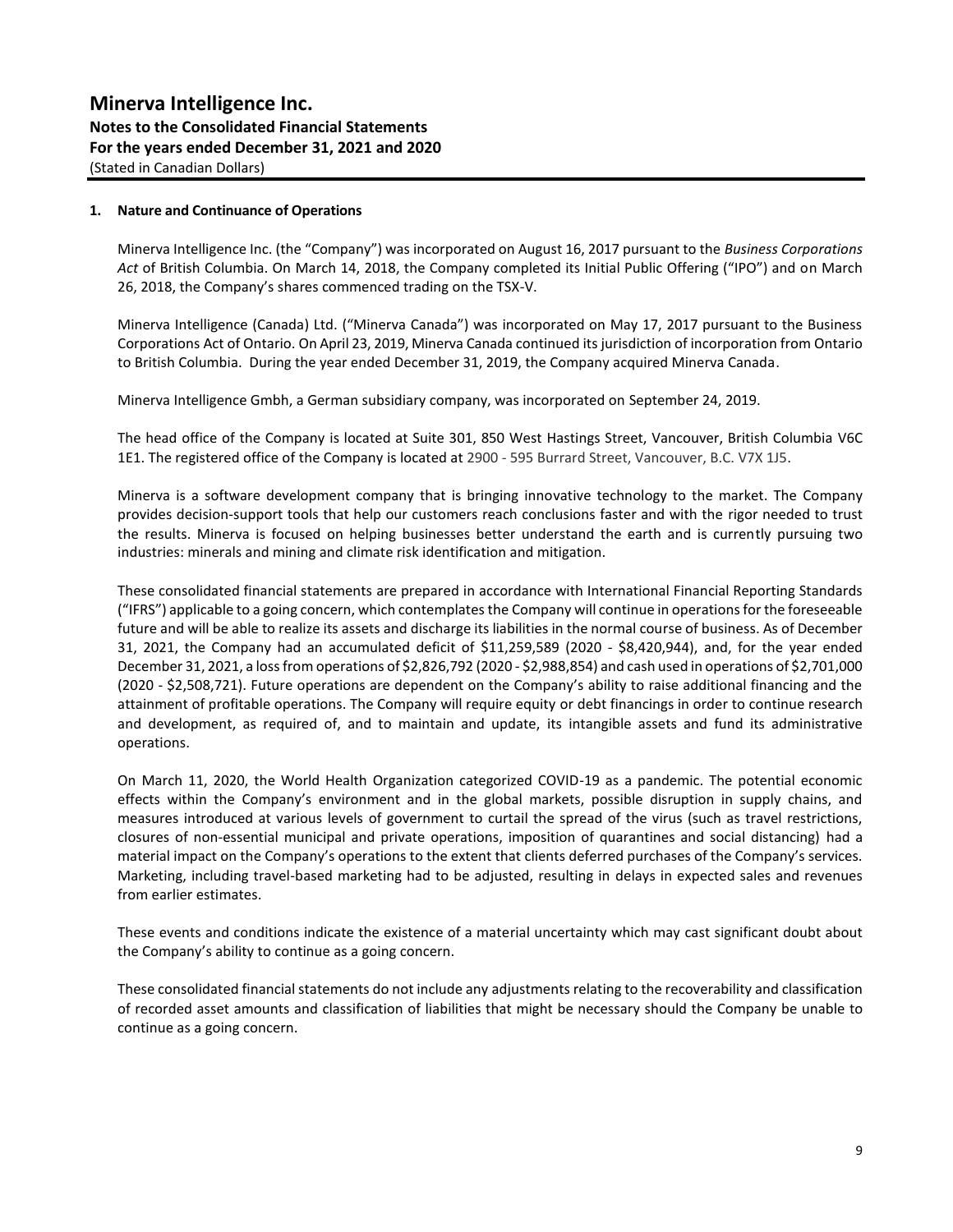### **2. Basis of Preparation**

#### *Statement of compliance*

These consolidated financial statements are prepared in accordance with IFRS as issued by the International Accounting Standards Board ("IASB").

These consolidated financial statements were approved for issuance by the Board of Directors on April 27, 2022.

#### *Basis of presentation*

The consolidated financial statements have been prepared on an accrual basis, except for cash flow information, and are based on historical costs except for certain financial instruments, which are measured at fair value. The consolidated financial statements are presented in Canadian dollars, unless otherwise indicated, which is also the functional currency of the Company and Minerva Canada. The functional currency of Minerva Intelligence GmbH is the Euro. The preparation of the consolidated financial statements in compliance with IFRS requires management to make certain critical accounting estimates. It also requires management to exercise judgment in applying the Company's accounting policies. The areas involving a higher degree of judgment or complexity, or areas where assumptions and estimates are significant to the consolidated financial statements are disclosed in Note 4.

The consolidated financial statements include the accounts of the following entities:

|                                    | Relationship | Ownership<br>Percentage |
|------------------------------------|--------------|-------------------------|
| Minerva Intelligence Inc.          | Parent       | 100%                    |
| Minerva Intelligence (Canada) Ltd. | Subsidiary   | 100%                    |
| Minerva Intelligence GmbH          | Subsidiary   | 100%                    |

All inter-company balances and transactions have been eliminated on consolidation.

#### **3. Summary of Significant Accounting Policies**

#### *Cash and cash equivalents*

Cash in the consolidated statements of financial position is comprised of cash at banks, or held in trust, deposits held with financial institutions that are cashable, and short-term deposits with an original maturity of three months or less, which are readily convertible into a known amount of cash. There were no cash equivalents at December 31, 2021 and 2020.

# *Equipment*

Equipment is stated at historical cost less accumulated amortization and accumulated impairment losses.

Subsequent costs of replacement parts are included in the asset's carrying amount or recognized as a separate asset, as appropriate, only when it is probable that future economic benefits associated with the item will flow to the Company and the cost of the item can be measured reliably. The carrying amount of the replaced part is derecognized. All other repairs and maintenance are charged to profit or loss during the fiscal period in which they are incurred.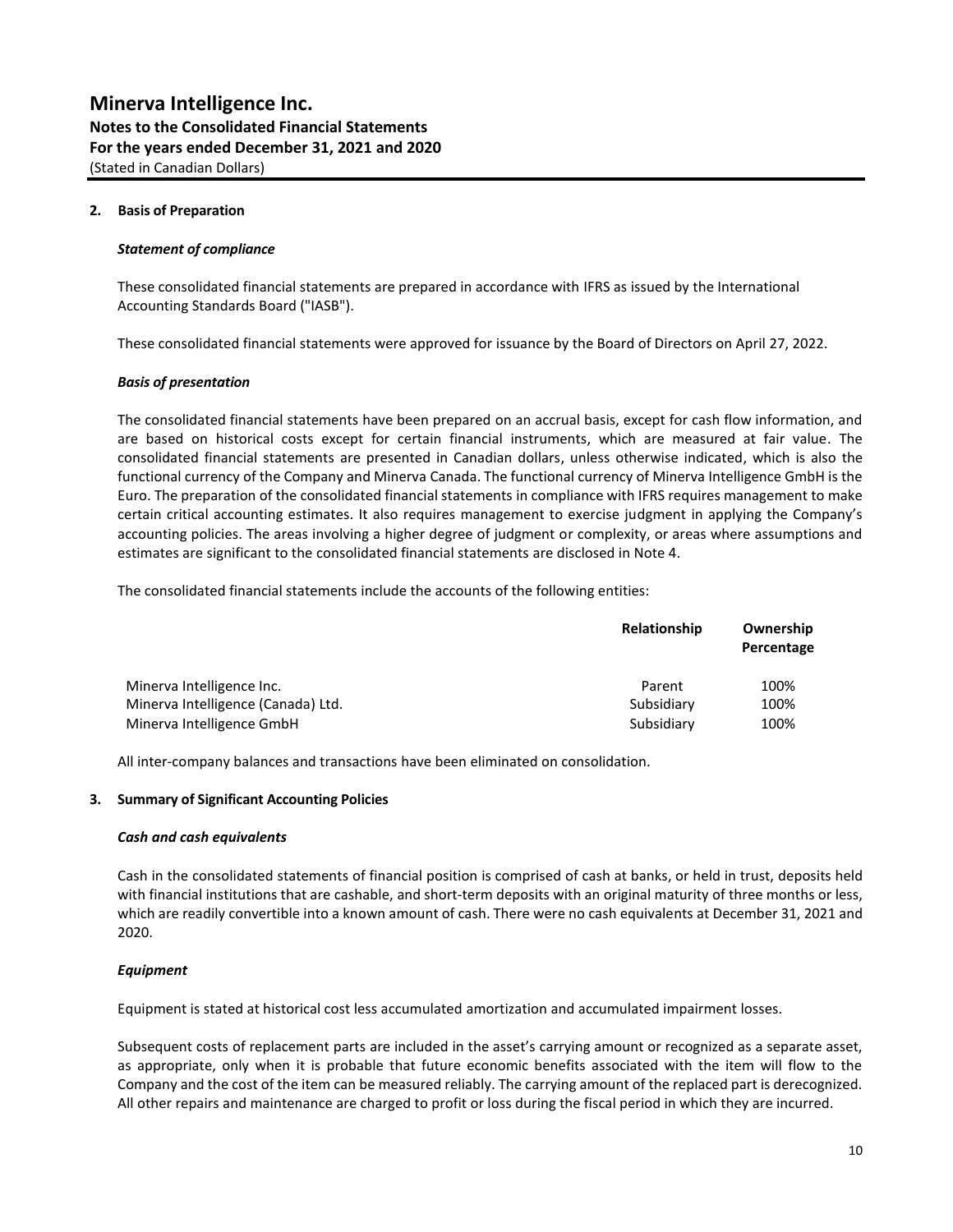Gains and losses on disposals are determined by comparing the proceeds with the carrying amount and are recognized in profit or loss.

Amortization is calculated using a straight-line method to allocate the cost of the assets over their useful lives. The amortization rates applicable to each category of equipment are as follows:

| Asset                         | Rate                   |
|-------------------------------|------------------------|
| Computer equipment            | Straight-line, 3 years |
| <b>Furniture and fixtures</b> | Straight-line, 5 years |

The rates of amortization and useful lives of assets are evaluated and adjusted as necessary at each reporting period end.

#### *Government assistance*

The Company records government assistance provided there is reasonable assurance that the Company has complied and will continue to comply with all conditions of the government funding. Government assistance relating to current expenses is included as a decrease to the related line item in profit or loss.

#### *Intangible assets*

Intangible assets consist of costs incurred to acquire and develop the Company's software to earn revenue with respect to the Company's business operations. Development costs are capitalized in accordance with International Accounting Standard ("IAS") 38, Intangible Assets, and accordingly are recognized when the Company can demonstrate (i) the technical feasibility of completing the asset, (ii) the intention to complete and use or sell the asset, (iii) the ability to use or sell the asset, (iv) how the asset will generate probable future economic benefits, (v) the availability of adequate technical, financial and other resources to complete the platform development and to use or sell the asset, and (vi) ability to reliably measure the expenditure attributable to the asset during its development. Costs that do not meet these criteria are considered research costs and are expensed as incurred.

Intangible assets are carried at cost less accumulated amortization and impairment losses, if any.

The Company reviews the intangible assets for amortization and impairment each reporting period. The software is amortized over its estimated useful life of 5 years on a straight-line basis.

#### **Share Capital**

The proceeds from the issuance of units are allocated between common shares and warrants based on the residual value method. Under this method, the proceeds are allocated first to share capital based on the fair value of the common shares at the time the units are priced, and any residual value is allocated to the warrants reserve.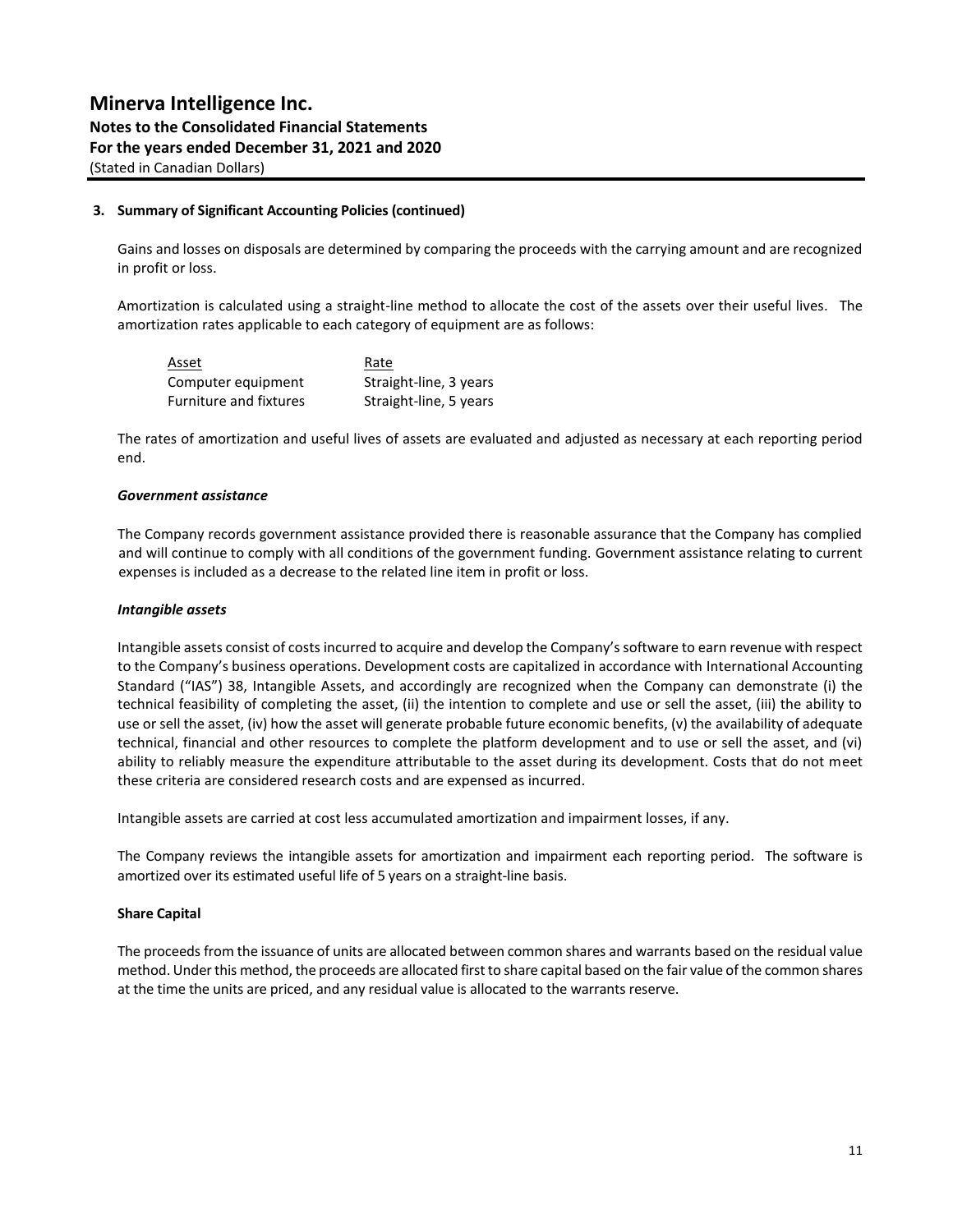#### *Leases*

At inception of a contract, the Company assesses whether a contract is, or contains, a lease based on whether the contract conveys the right to control the use of an identified asset for a period of time in exchange for consideration.

Effective June 1, 2020, IFRS 16 was amended to provide a practical expedient for lessees accounting for rent concessions that arise as a direct consequence of the COVID-19 pandemic and satisfy the following criteria:

- The change in lease payments results in revised consideration for the lease that is substantially the same as, or less than, the consideration for the lease immediately preceding the change.
- The reduction is lease payments affects only payments originally due on or before June 30, 2022; and
- There is no substantive change to other terms and conditions of the lease.

Rent concessions that satisfy these criteria may be accounted for in accordance with the practical expedient, which means the lessee does not assess whether the rent concession meets the definition of a lease modification. Lessees apply other requirements in IFRS 16 in accounting for the concession. The Company has elected to utilize the practical expedient for all rent concessions that meet the criteria. The practical expedient has been applied retrospectively, meaning it has been applied to all rent concessions that satisfy the criteria, which in the case of the Company, occurred from March 2020 to June 2020. Accounting for the rent concessions as lease modifications would have resulted in the Company remeasuring the lease liability to reflect the revised consideration using a revised discount rate, with the effect of the change in the lease liability recorded against the right-of-use asset. By applying the practical expedient, the Company is not required to determine a revised discount rate and the effect of the change in the lease liability is reflected in profit or loss in the period in which the event or condition that triggers the rent concession occurs.

#### Right of use asset

The Company recognizes a right of use asset and a lease liability at the lease commencement date. The right of use asset is initially measured at cost, which comprises the initial amount of the lease liability adjusted for any lease payments made at or before the commencement date, plus any initial direct costs incurred and an estimate of costs to dismantle and remove or to restore the underlying asset or the site on which it is located, less any lease incentives received. The right of use assets are subsequently amortized from the commencement date to the earlier of the end of the useful life of the right of use asset or the end of the lease term using the straight-line method.

#### Lease liability

The lease liability is initially measured at the present value of the lease payments that are not paid at the commencement date, discounted using the interest rate implicit in the lease or, if that rate cannot be readily determined, the Company's incremental borrowing rate. Generally, the Company uses its incremental borrowing rate as the discount rate. Lease payments included in the measurement of the lease liability comprise the following payments during the lease term: fixed payments (including in-substance fixed payments), and the exercise price under a purchase option that the Company is reasonably certain to exercise.

The lease liability is measured at amortized cost using the effective interest rate method. It is remeasured when there is a change in future lease payments arising mainly if the Company changes its assessment of whether it will exercise a purchase, renewal or termination option, or if there is a revised in substance fixed lease payment. When the lease liability is remeasured in this way, a corresponding adjustment is made to the carrying amount of the right of use asset, or is recorded in profit or loss if the carrying amount of the right of use asset has been reduced to zero.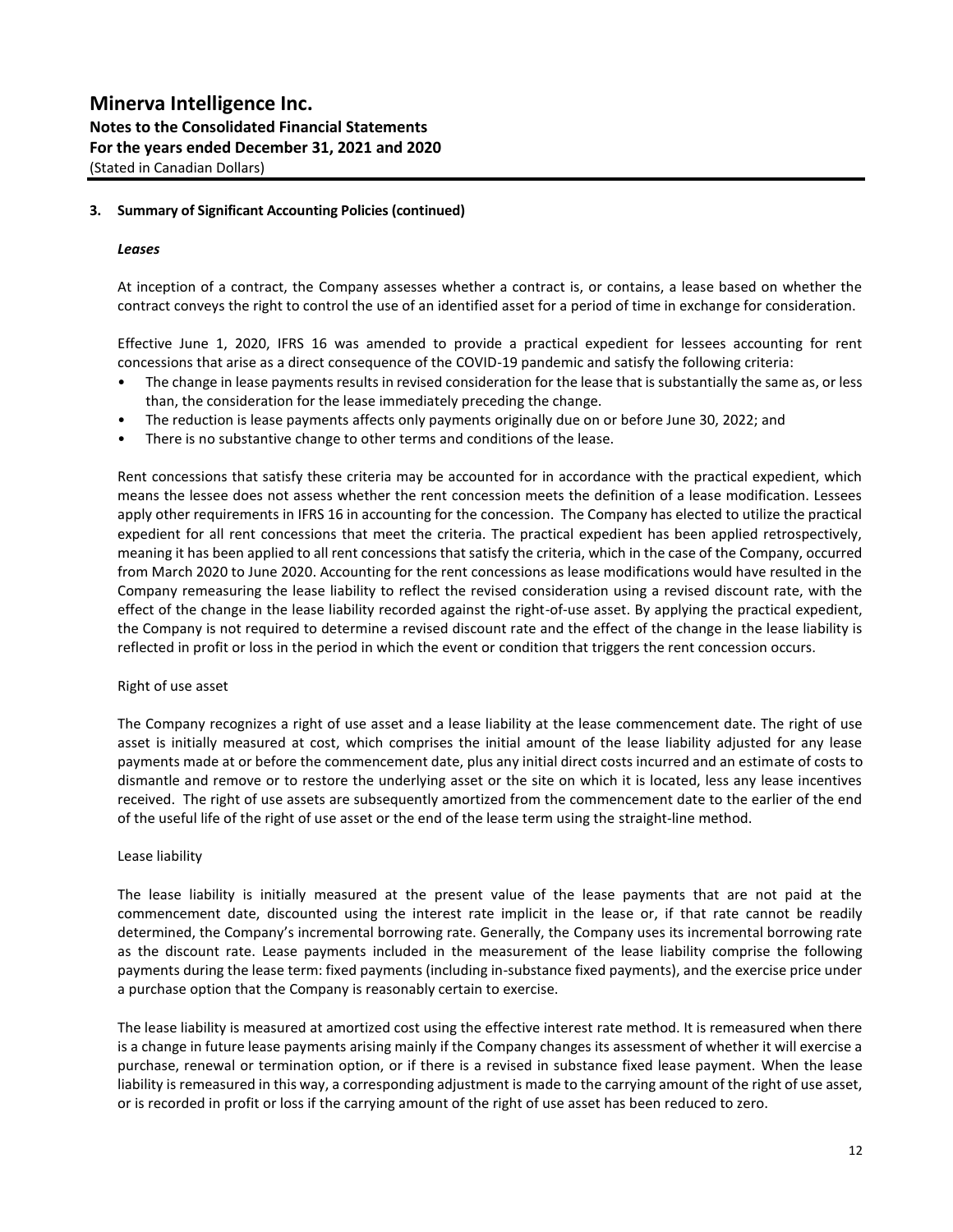#### *Impairment of non-financial assets*

At the end of each reporting period, the Company's non-financial assets are reviewed to determine whether there is any indication that those assets may be impaired. If such indications exist, the recoverable amount of the assets is estimated in order to determine the extent of the impairment, if any. The recoverable amount is the higher of fair value less costs of disposal and value in use. Fair value is determined as the amount that would be obtained from the sale of the asset in an arm's length transaction between knowledgeable and willing parties. In assessing value in use, the estimated future cash flows are discounted to their present value using a discount rate that reflects current market assessments of the time value of money and the risks specific to the asset. If the recoverable amount of an asset (or cash generating unit) is estimated to be less than its carrying amount, the carrying amount of the asset is reduced to its recoverable amount and the impairment loss is recognized in profit or loss for the period. For an asset that does not generate largely independent cash inflows, the recoverable amount is determined for the cash generating unit to which the asset belongs. Following the recognition of an impairment loss, the amortization charge applicable to the asset is adjusted prospectively in order to systematically allocate the revised carrying amount, net of any residual value, over the remaining useful life. Where an impairment subsequently reverses, the carrying amount of the asset is increased to the revised estimate and its recoverable amount, but to an amount that does not exceed the carrying amount that would have been determined had no impairment loss been recognized for the asset in prior periods. A reversal of an impairment loss is recognized immediately in profit or loss.

#### *Revenue recognition*

The Company provides proprietary AI software and related consulting services to clients, with a current focus on Geology and Climate related industries. These services typically result in a single deliverable product or a software subscription.

Revenue is recognized with respect to AI and related consulting services either:

- upon transfer of control of promised goods or services to the customers in an amount that reflects the consideration the Company expects to receive in exchange for those goods or services; or
- upon invoicing when the contract specifies the expected stage of development of the project and time at which an invoice should be issued. Revenue is generally recognized progressively by reference to the stage of completion of the contract, commonly referred to as the percentage-of-completion method.

The Company's services are generally distinct and accounted for as separate performance obligations. A good or service is distinct if the customer can benefit from it on its own or together with other readily available resources, and the Company's promise to transfer the good or service is separately identifiable from other promises in the contractual arrangement with the customer. When a contract includes more than one performance obligation, the total amount of consideration to be received is allocated to distinct goods and services for each of the goods and services in the customer contract.

Software as a Service ("SaaS") application licenses provide the customer with a right to use the software. Revenue is recognized for these licenses when the customer can benefit from the licenses, which is typically when it is delivered or made available to the customer. Any upfront payments are recorded as deposits and amortized over the life of the license. Should the license include separate, prepaid support and maintenance services, those services will be considered to be a separate obligation, and revenue will be recognized pro rata over the term of the license, which is expected to typically be twelve months. Support and maintenance which is billable based upon its occurrence will be recorded as revenue at the time support and/or maintenance is provided.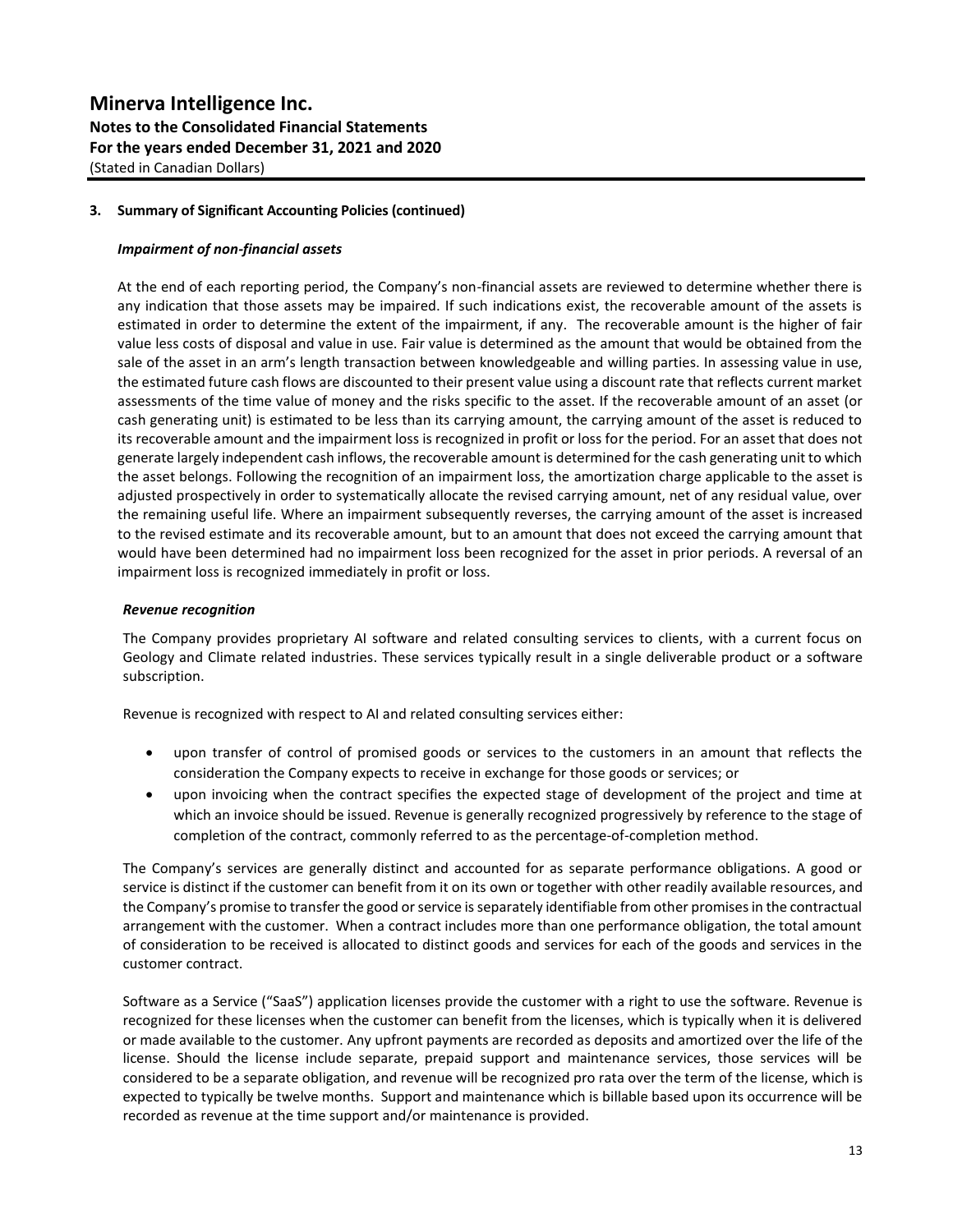#### *Foreign currencies*

The consolidated financial statements are presented in Canadian dollars. The Company's functional currency is the Canadian dollar, which is the currency of the primary economic environment in which the Company operates.

Transactions in foreign currencies are translated to the functional currency at exchange rates as at the date of the transactions. Monetary assets and liabilities denominated in foreign currencies are translated to the functional currency using the exchange rate as at the date of the consolidated statement of financial position.

Non-monetary items that are measured in terms of historical cost in a foreign currency are translated using the exchange rates as at the dates of the initial transactions. Non-monetary items measured at fair value in a foreign currency are translated using the exchange rates at the date when the fair value is determined.

For the purpose of presenting consolidated financial statements, the assets and liabilities of the Company's foreign operations are translated at the period-end exchange rates. Income and expense items are translated at the average exchange rates for the period, unless exchange rates fluctuate significantly during that period, in which case the exchange rates at the date of transactions are used. Exchange differences arising, if any, are recognized in other comprehensive income and accumulated in a foreign exchange translation reserve.

#### *Share-based payments*

The Company may grant employees (including directors and senior executives) stock options exercisable for common shares of the Company ("equity-settled transactions"). The costs of equity-settled transactions with employees are measured by reference to the fair value of the equity instruments at the date on which they are granted.

In situations where equity instruments are issued to non-employees for goods or services, the transaction is measured at the fair value of the goods or services received by the Company. When the value of the goods or services cannot be specifically identified, they are measured at the fair value of the share-based payment.

The costs of equity-settled transactions are recognized, together with a corresponding increase in equity or as a liability, over the period in which the performance and/or service conditions are fulfilled, ending on the date on which the relevant employees or counterparties become fully entitled to the award ("vesting date"). The cumulative expense recognized for equity-settled transactions at each reporting date until the vesting date reflects the Company's best estimate of the number of equity instruments that will ultimately vest. The profit or loss charge or credit for a period represents the movement in cumulative expense recognized as at the beginning and end of that period. When stock options are vested, the corresponding amount is recognized in option reserve.

No expense is recognized for awards that do not ultimately vest, except for awards where vesting is conditional upon a market condition, which are treated as vesting irrespective of whether or not the market condition is satisfied provided that all other performance and/or service conditions are satisfied.

Where the terms of an equity-settled transaction are modified, the minimum expense recognized is the expense as if the terms had not been modified. An additional amount is recognized on the same basis as the amount of the original award for any modification which increases the total fair value of the equity-settled transactions or is otherwise beneficial to the employee, or counterparty, as measured at the date of modification.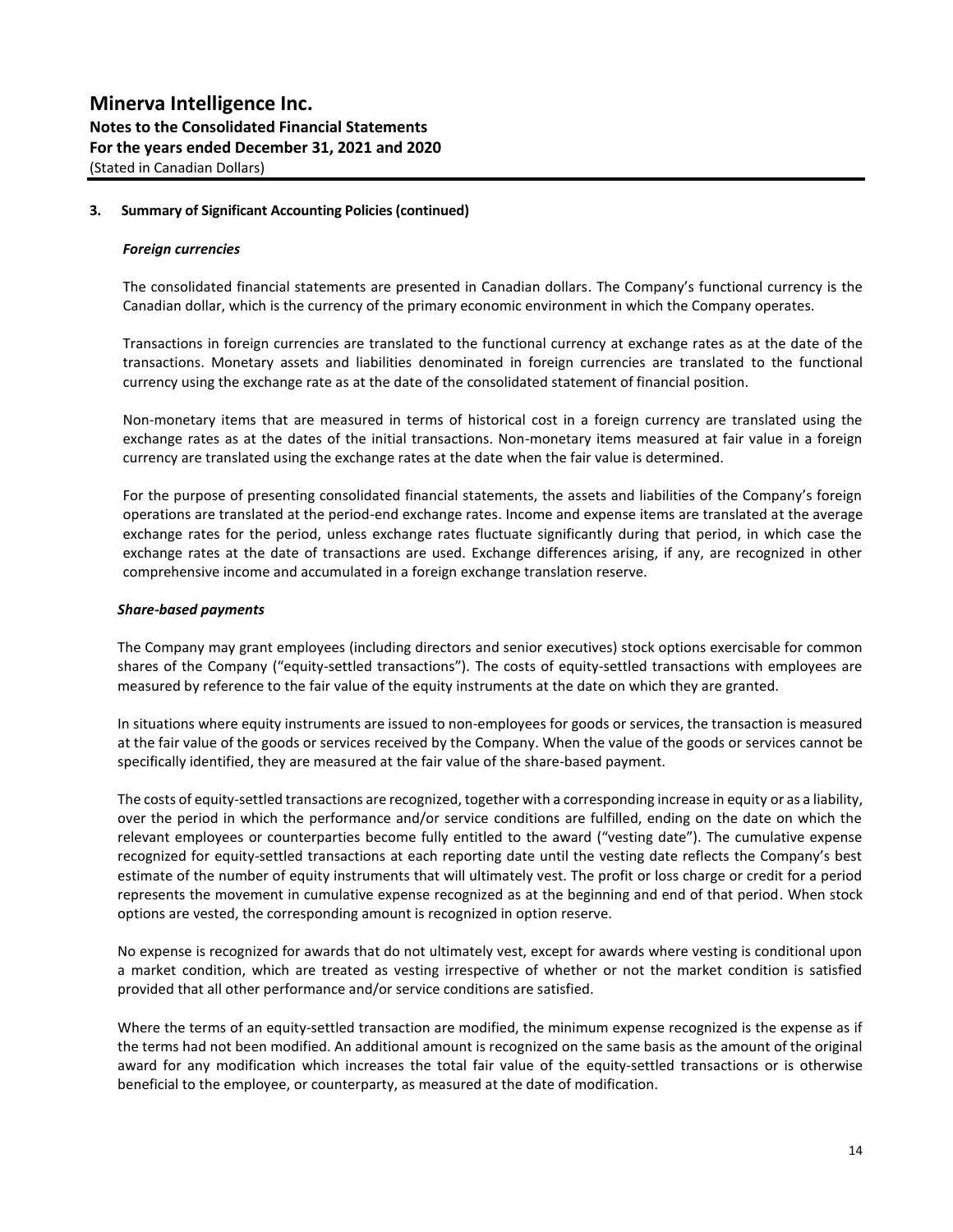#### *Taxation*

Income tax expense represents the sum of tax currently payable and deferred tax.

#### *Current income tax*

Current income tax assets and liabilities are measured at the amount expected to be recovered from or paid to the taxation authorities. The tax rates and tax laws used to compute the current income tax expense are those that are enacted or substantively enacted at the date of the statement of financial position.

#### *Deferred income tax*

Deferred income taxes are determined using the liability method on temporary differences at the date of the statement of financial position between the tax bases of assets and liabilities and their carrying amounts for financial reporting purposes.

Deferred income tax liabilities are recognized for all taxable temporary differences, except:

- where the deferred income tax liability arises from the initial recognition of goodwill or of an asset or liability in a transaction that is not a business combination and, at the time of the transaction, affects neither the accounting profit nor taxable earnings; and
- in respect of taxable temporary differences associated with investments in subsidiaries, associates and interests in joint ventures, where the timing of the reversal of the temporary differences can be controlled and it is probable that the temporary differences will not reverse in the foreseeable future.

Deferred income tax assets are recognized for all deductible temporary differences and carry forward of unused tax credits and unused tax losses, to the extent that it is probable that taxable profit will be available against which the deductible temporary differences and the carry forward of unused tax credits and unused tax losses can be utilized except:

- where the deferred income tax asset relating to the deductible temporary difference arises from the initial recognition of an asset or liability in a transaction that is not a business combination and, at the time of the transaction, affects neither the accounting profit nor taxable earnings; and
- in respect of deductible temporary differences associated with investments in subsidiaries, associates and interests in joint ventures, deferred income tax assets are recognized only to the extent that it is probable that the temporary differences will reverse in the foreseeable future and taxable profit will be available against which the temporary differences can be utilized.

The carrying amount of deferred income tax assets is reviewed at the date of each consolidated statement of financial position and reduced to the extent that it is no longer probable that sufficient taxable profit will be available to allow all or part of the deferred income tax assets to be utilized. Unrecognized deferred income tax assets are reassessed at the date of each consolidated statement of financial position and are recognized to the extent that it has become probable that future taxable profit will allow the deferred tax asset to be recovered.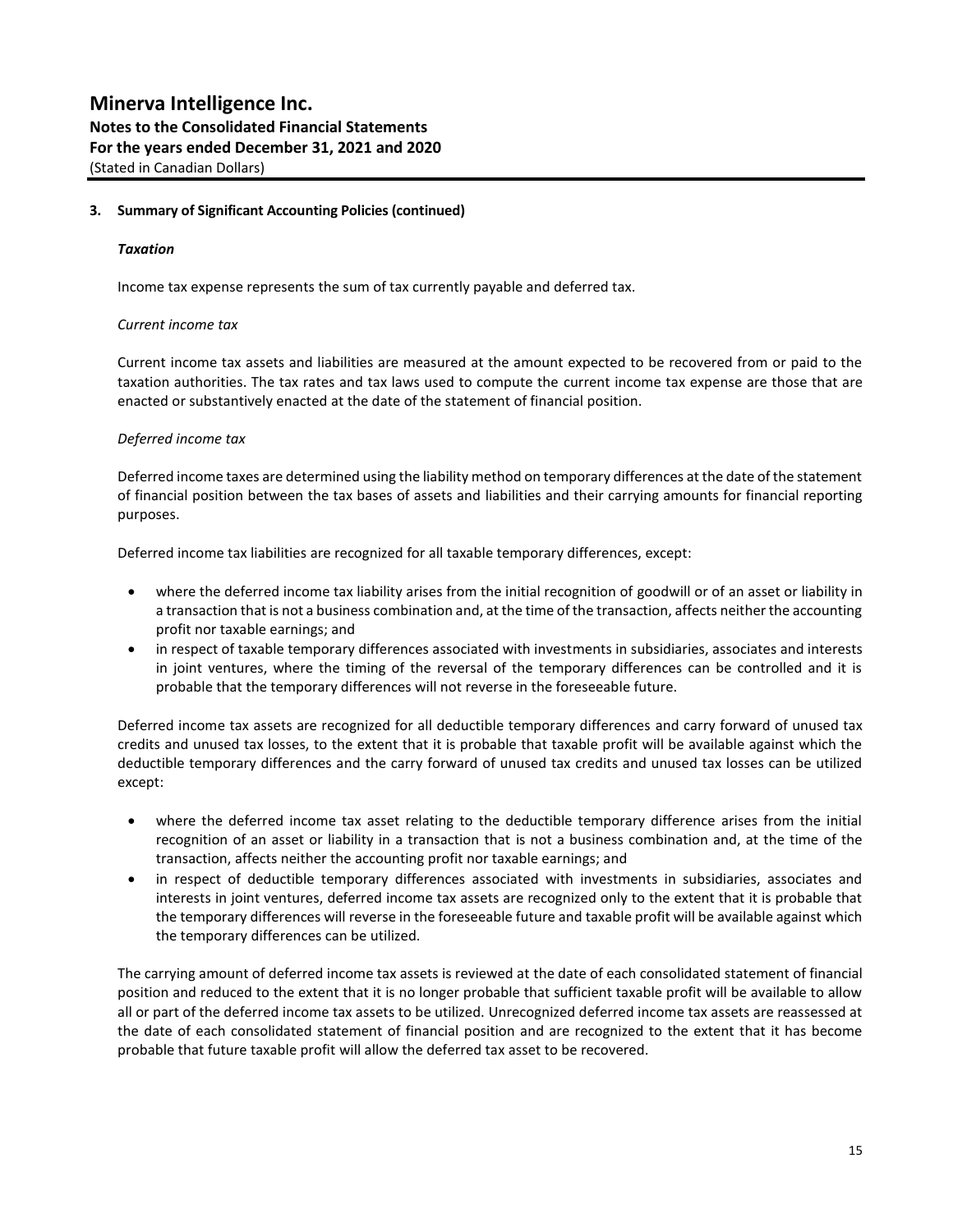Deferred income tax assets and liabilities are measured at the tax rates that are expected to apply to the year when the asset is realized or the liability is settled, based on tax rates (and tax laws) that have been enacted or substantively enacted at the date of the consolidated statement of financial position. Deferred income tax relating to items recognized directly in equity is recognized in equity and not in profit or loss. Deferred income tax assets and deferred income tax liabilities are offset if, and only if, a legally enforceable right exists to set off current tax assets against current tax liabilities and the deferred tax assets and liabilities relate to income taxes levied by the same taxation authority on either the same taxable entity or different taxable entities which intend to either settle current tax liabilities and assets on a net basis, or to realize the assets and settle the liabilities simultaneously, in each future period in which significant amounts of deferred tax assets or liabilities are expected to be settled or recovered.

#### *Earnings (loss) per share*

The Company presents basic and diluted earnings (loss) per share data for its common shares. Basic earnings (loss) per share is computed by dividing the earnings (loss) for the period by the weighted average number of common shares outstanding during the period. Diluted earnings per share reflects the potential dilution of common share equivalents, such as outstanding stock options and share purchase warrants, in the weighted average number of common shares outstanding during the period, if dilutive. Diluted loss per share equates to basic loss per share, as the effect of potentially dilutive securities would be anti-dilutive.

#### *Financial instruments*

The Company recognizes a financial asset or financial liability on the consolidated statements of financial position when it becomes party to the contractual provisions of the financial instrument. Financial assets are initially measured at fair value, and are derecognized either when the Company has transferred substantially all the risks and rewards of ownership of the financial asset, or when cash flows expire. Financial liabilities are initially measured at fair value and are derecognized when the obligation specified in the contract is discharged, cancelled or expired.

A write-off of a financial asset (or a portion thereof) constitutes a derecognition event. Write-off occurs when the Company has no reasonable expectations of recovering the contractual cash flows on a financial asset.

# *Classification and measurement*

The Company determines the classification of its financial instruments at initial recognition. Financial assets and financial liabilities are classified according to the following measurement categories:

- i. those to be measured subsequently at fair value, either through profit or loss ("FVTPL") or through other comprehensive income ("FVTOCI"); and,
- ii. those to be measured subsequently at amortized cost.

The classification and measurement of financial assets after initial recognition at fair value depends on the business model for managing the financial asset and the contractual terms of the cash flows. Financial assets that are held within a business model whose objective is to collect the contractual cash flows, and that have contractual cash flows that are solely payments of principal and interest on the principal outstanding, are measured at amortized cost at each subsequent reporting period. All other financial assets are measured at their fair values at each subsequent reporting period, with any changes recorded through profit or loss or through other comprehensive income (which designation is made as an irrevocable election at the time of recognition).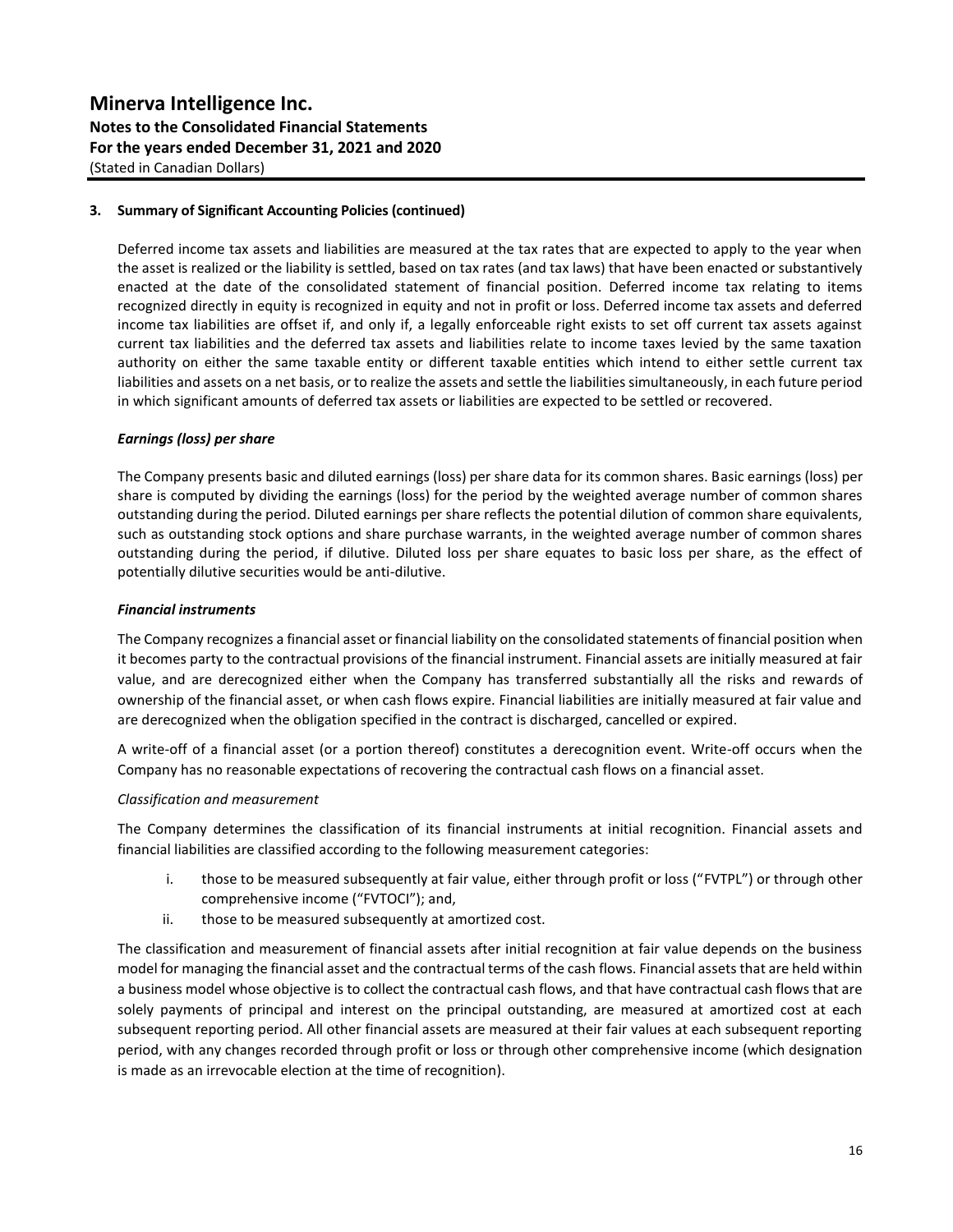The Company reclassifies financial assets when and only when its business model for managing those assets changes. Financial liabilities are not reclassified.

Transaction costs that are directly attributable to the acquisition or issuance of a financial asset or financial liability classified as subsequently measured at amortized cost or FVTOCI are included in the fair value of the instrument on initial recognition. Transaction costs for financial assets and financial liabilities classified at FVTPL are expensed in profit or loss.

#### *Classification*

The Company's financial assets consists of cash which is classified and measured at FVTPL and accounts receivable which are measured at amortized cost using the effective interest rate method. The effective interest rate is the rate that discounts estimated future cash flows over the expected life of the financial instrument, or where appropriate, a shorter period. The Company's financial liabilities consist of accounts payable, accrued liabilities, and deposits, which are classified and measured at amortized cost using the effective interest rate method. Interest expense is reported in profit or loss.

#### *Impairment*

The Company assesses all information available, including on a forward-looking basis the expected credit losses associated with any financial assets carried at amortized cost. The impairment methodology applied depends on whether there has been a significant increase in credit risk. To assess whether there is a significant increase in credit risk, the Company compares the risk of a default occurring on the asset as at the reporting date with the risk of default as at the date of initial recognition based on all information available, and reasonable and supportable forward-looking information.

# *Related party transactions*

Parties are considered to be related if one party has the ability, directly or indirectly, to control the other party or exercise significant influence over the other party in making financial and operating decisions. Parties are also considered to be related if they are key management personnel of the Company or subject to common control or common significant influence, related parties may be individuals or corporate entities. A transaction is considered to be a related party transaction when there is a transfer of resources, services or obligations between related parties regardless of whether a price is charged. Related party transactions that are in the normal course of business and have commercial substance are measured at the exchange amount.

#### *New accounting standards and interpretations*

There are new accounting standards, amendments to accounting standards and interpretations that are effective for annual periods beginning on or after January 1, 2022 that have not been applied in preparing the consolidated financial statements for the year ended December 31, 2021. These standards and interpretations are not expected to have a material impact on the Company's consolidated financial statements.

# *Segment Reporting*

An operating segment is defined as a component of the Company that engages in business activities from which it may earn revenues and incur expenses; whose operating results are reviewed regularly by the entity's chief operating decision marker; and for which discrete financial information is available.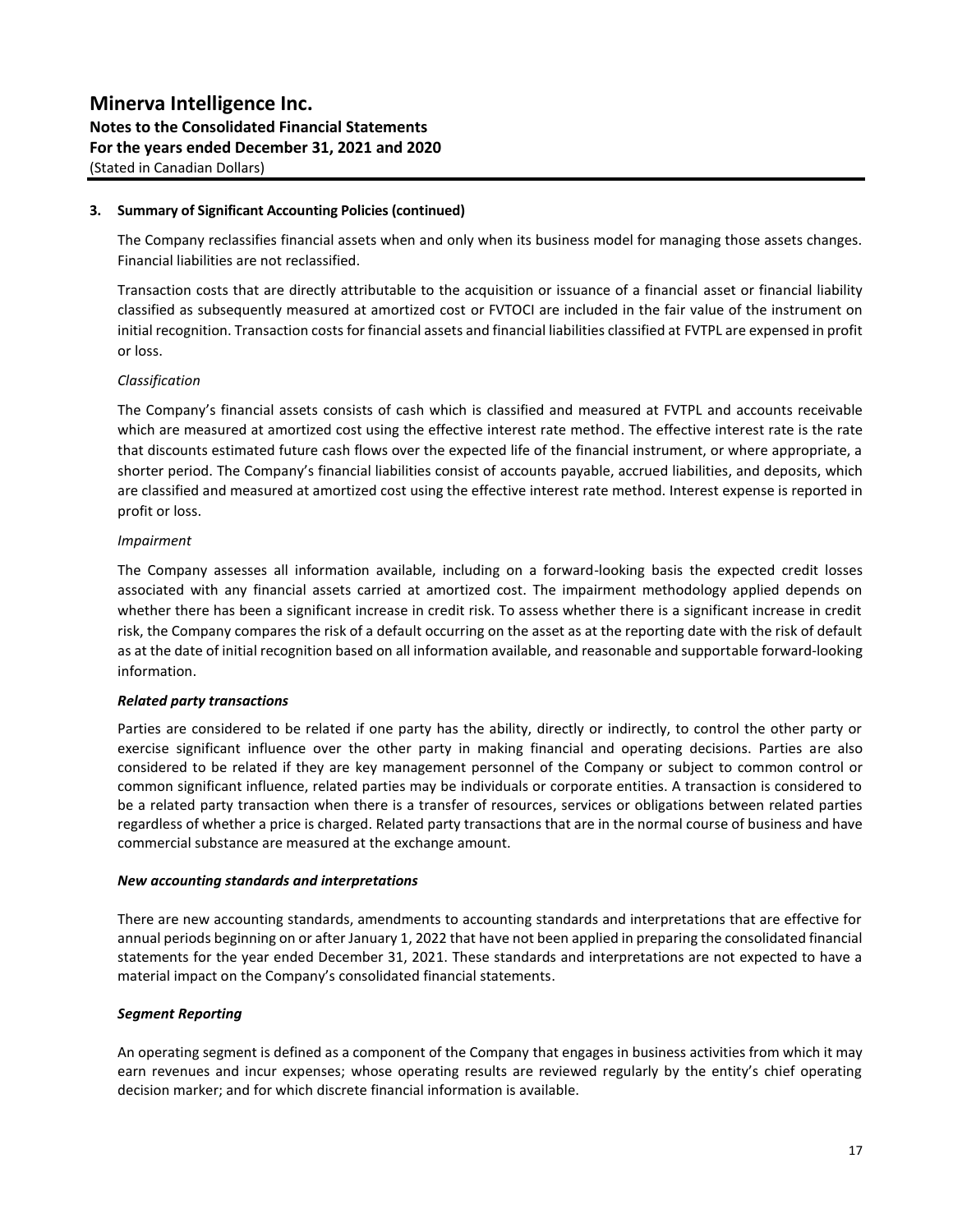#### **4. Critical Accounting Estimates and Judgments**

The Company makes estimates and assumptions about the future that affect the reported amounts of assets and liabilities. Estimates and judgments are continually evaluated based on historical experience and other factors, including expectations of future events that are believed to be reasonable under the circumstances. In the future, actual experience may differ from these estimates and assumptions. The effect of a change in an accounting estimate is recognized prospectively by including it in profit or loss in the year of the change, if the change affects that year only, or in the year of the change and future years, if the change affects both. Material estimates are:

#### *Share-based Payment Transactions*

The Company measures the cost of equity-settled transactions by reference to the fair value of the equity instruments at the date at which they are granted. Estimating fair value for share-based payment transactions requires determining the most appropriate valuation model, which is dependent on the terms and conditions of the grant. This estimate also requires determining the most appropriate inputs to the valuation model including the expected life of the stock options, volatility and dividend yield and making assumptions about them.

#### *Deferred tax assets*

Deferred tax assets, including those arising from carried forward tax losses, require management to assess the likelihood that the Company will generate sufficient taxable earnings in future periods in order to utilize recognized deferred tax assets. Assumptions about the generation of future taxable profits depend on management's estimates of future cash flows. In addition, future changes in tax laws could limit the ability of the Company to obtain tax deductions in future periods. To the extent that future cash flows and taxable income differ significantly from estimates, the ability of the Company to realize the net deferred tax assets recorded at the reporting date could be impacted.

#### *Economic recoverability and probability of future economic benefits of intangible assets and amortization*

Management has determined that intangible asset costs incurred which were capitalized have future economic benefits and will be economically recoverable. Management uses several criteria in its assessments of economic recoverability and probability of future economic benefits including anticipated cash flows and estimated economic life. The amortization expense related to intangible assets has been determined using estimates relating to the useful life of the intangible assets.

# *Determination of functional currency*

The functional currency of the Company is the currency of the primary economic environment in which it operates. Determination of the functional currency may involve certain judgments to determine the primary economic environment. The functional currency may change if there is a change in events and conditions which determine the primary economic environment.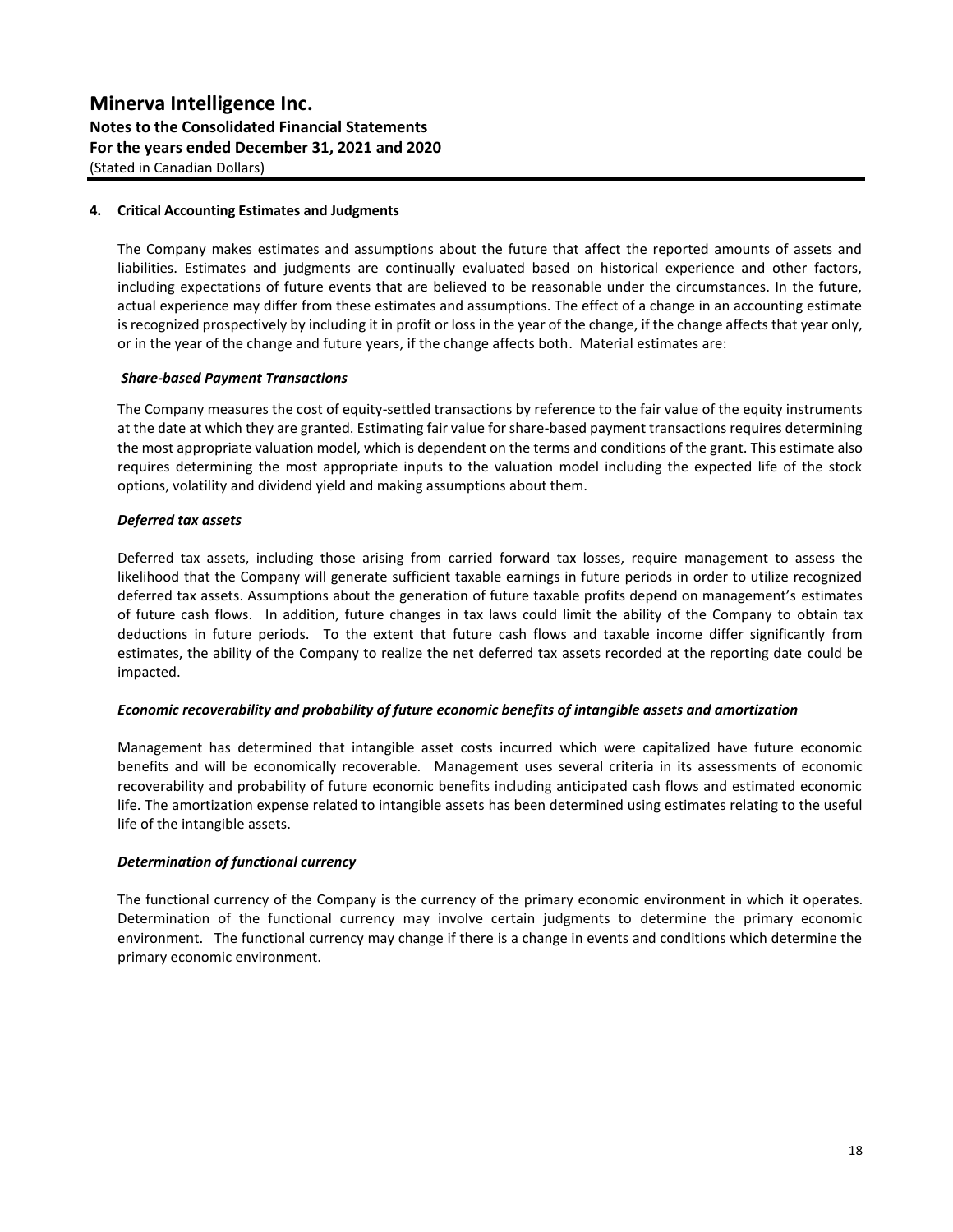# **Minerva Intelligence Inc. Notes to the Consolidated Financial Statements For the years ended December 31, 2021 and 2020** (Stated in Canadian Dollars)

# **5. Equipment**

|                         |         | Leasehold<br><b>Improvements</b> |     | Computer<br>equipment |      | <b>Furniture and</b><br>fixtures |     | Total     |
|-------------------------|---------|----------------------------------|-----|-----------------------|------|----------------------------------|-----|-----------|
| Cost:                   |         |                                  |     |                       |      |                                  |     |           |
| December 31, 2020       | \$      | 28,503                           | -Ŝ  | $82,811$ \$           |      | 19,478                           | -\$ | 130,792   |
| Additions               |         | ۰                                |     | 9,953                 |      |                                  |     | 9,953     |
| Disposals               |         |                                  |     | (397)                 |      |                                  |     | (397)     |
| December 31, 2021       | \$      | 28,503                           | Ŝ.  | 92,367                | Ŝ.   | 19,478                           | Ś   | 140,348   |
| Amortization:           |         |                                  |     |                       |      |                                  |     |           |
|                         |         |                                  |     |                       |      |                                  |     |           |
| December 31, 2020       | \$      | $(14, 189)$ \$                   |     | $(48, 567)$ \$        |      | $(6, 123)$ \$                    |     | (68, 879) |
| Additions               |         | (12, 668)                        |     | (17, 426)             |      | (3,899)                          |     | (33,993)  |
| Disposals               |         |                                  |     | 397                   |      |                                  |     | 397       |
| December 31, 2021       | $\zeta$ | (26,857)                         | \$  | (65,596)              | \$   | (10,022)                         | \$  | (102,475) |
| <b>Carrying Amount:</b> |         |                                  |     |                       |      |                                  |     |           |
| At December 31, 2021    | \$      | 1,646                            | . S | 26,771                | - \$ | 9,456                            | Ŝ   | 37,873    |

|                         | Leasehold           |     | Computer    |    | <b>Furniture and</b> |      |          |
|-------------------------|---------------------|-----|-------------|----|----------------------|------|----------|
|                         | <b>Improvements</b> |     | equipment   |    | fixtures             |      | Total    |
| Cost:                   |                     |     |             |    |                      |      |          |
| December 31, 2019       | \$<br>28,503        | - Ś | 65,501      | Ŝ. | 19,698               | - \$ | 113,702  |
| Additions               |                     |     | 17,310      |    |                      |      | 17,310   |
| Disposals               |                     |     |             |    | (220)                |      | (220)    |
|                         |                     |     |             |    |                      |      |          |
| December 31, 2020       | \$<br>28,503        | \$  | 82,811      | Ś  | 19,478               | \$   | 130,792  |
|                         |                     |     |             |    |                      |      |          |
| Amortization:           |                     |     |             |    |                      |      |          |
| December 31, 2019       | \$<br>$(1,521)$ \$  |     | (30,409) \$ |    | $(2,213)$ \$         |      | (34,143) |
| Additions               | (12, 668)           |     | (18,158)    |    | (3,910)              |      | (34,736) |
| December 31, 2020       | \$<br>(14, 189)     | \$  | (48, 567)   | \$ | (6, 123)             | \$   | (68,879) |
|                         |                     |     |             |    |                      |      |          |
| <b>Carrying Amount:</b> |                     |     |             |    |                      |      |          |
| At December 31, 2020    | \$<br>14.314        | Ŝ.  | 34,244      | Ś  | 13,355               | Ŝ    | 61,913   |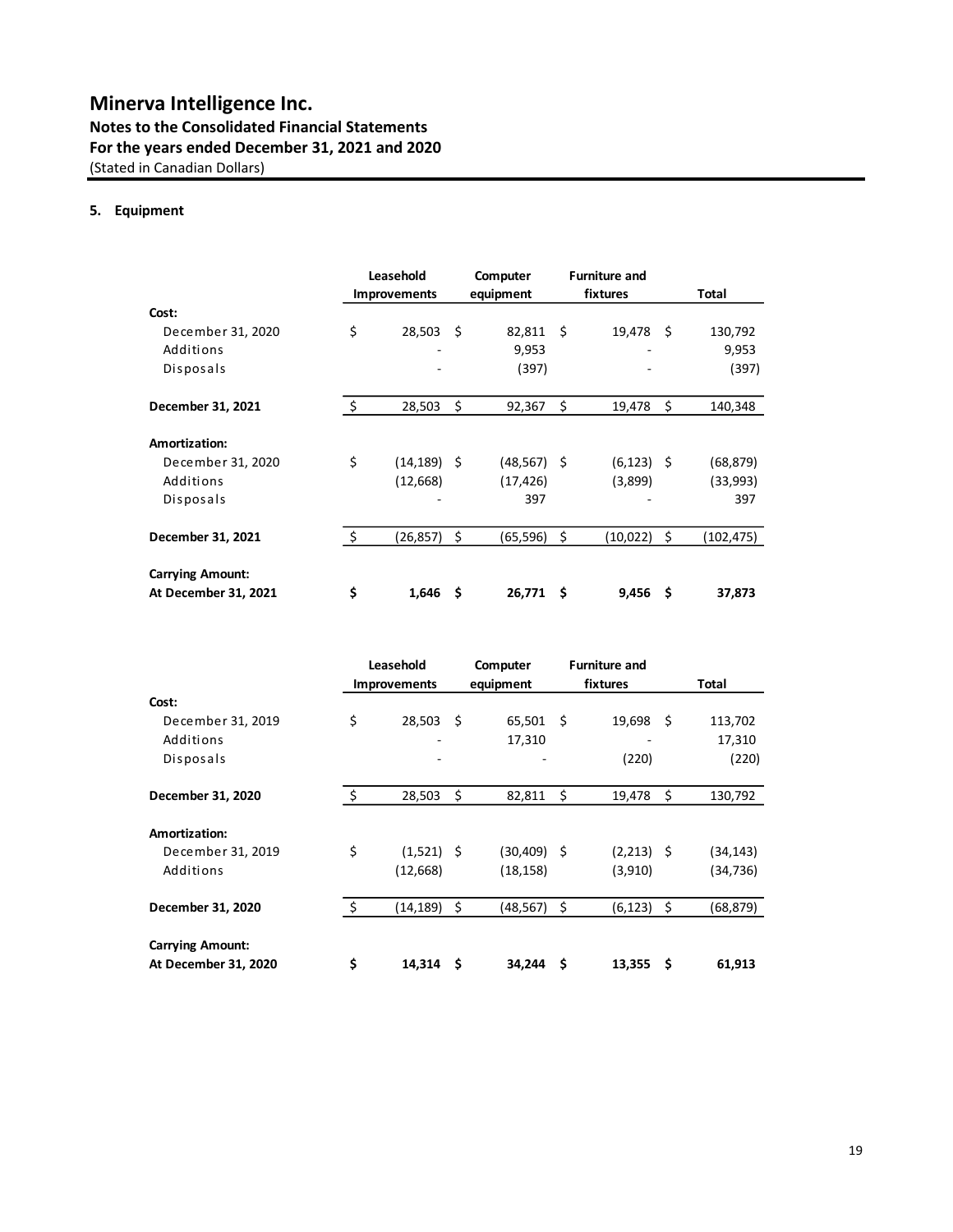#### **6. Right of Use Assets**

The right of use asset is measured based on the initial amount of the lease liability on office space leased in 2018 and 2019, adjusted for any initial direct costs incurred, less any lease incentives received. The right-of-use assets are subsequently amortized from the commencement date to the earlier of the end of the useful life of the right-of-use asset or the end of the lease term using the straight-line method. The lease term includes consideration of an option to renew or to terminate if the Company is reasonably certain to exercise that option. In addition, the right-of-use asset may be periodically reduced by impairment losses, if any, and adjusted for certain remeasurements of the lease liability. The lease for the office space expires on January 31, 2022. There are no other leases in effect. See note 15.

|                                     | Year ended December 31, |            |      |            |  |  |
|-------------------------------------|-------------------------|------------|------|------------|--|--|
|                                     |                         | 2021       | 2020 |            |  |  |
| Cost:                               |                         |            |      |            |  |  |
| Opening balance                     | \$                      | 184,143    | \$   | 179,479    |  |  |
| Lease deposit and other adjustments |                         |            |      | 4,664      |  |  |
| Closing balance                     | \$                      | 184,143    | \$   | 184,143    |  |  |
| Amortization                        |                         |            |      |            |  |  |
| Opening balance                     | \$                      | (107,968)  | \$   | (52, 548)  |  |  |
| Amortization                        |                         | (71, 339)  |      | (55,420)   |  |  |
| Closing balance                     | \$                      | (179, 307) | \$   | (107, 968) |  |  |
| Carrying amount                     | Ś                       | 4,836      |      | 76,175     |  |  |

#### **7. Intangible Assets**

During the year ended December 31, 2017, Minerva Canada purchased certain intangible assets from a private company with Directors in common. The acquired intangible assets were used in the development of the Company's internally generated intangible assets. During 2020 and 2021 there were no additions to intangible assets. The Company reviews the intangible assets for indicators of impairment annually and is amortizing the software over a period of five years.

|                                  | Year ended December 31, |         |    |         |  |
|----------------------------------|-------------------------|---------|----|---------|--|
|                                  | 2021                    |         |    | 2020    |  |
| Cost:                            |                         |         |    |         |  |
| Opening balance                  | \$                      | 447,272 | \$ | 447,272 |  |
| Closing balance                  | \$                      | 447,272 | \$ | 447,272 |  |
| <b>Accumulated amortization:</b> |                         |         |    |         |  |
| Opening balance                  | \$                      | 201,272 | \$ | 111,818 |  |
| Additions                        |                         | 89,455  |    | 89,454  |  |
| Closing balance                  |                         | 290,727 | \$ | 201,272 |  |
| Carrying amount                  | \$                      | 156,545 | \$ | 246,000 |  |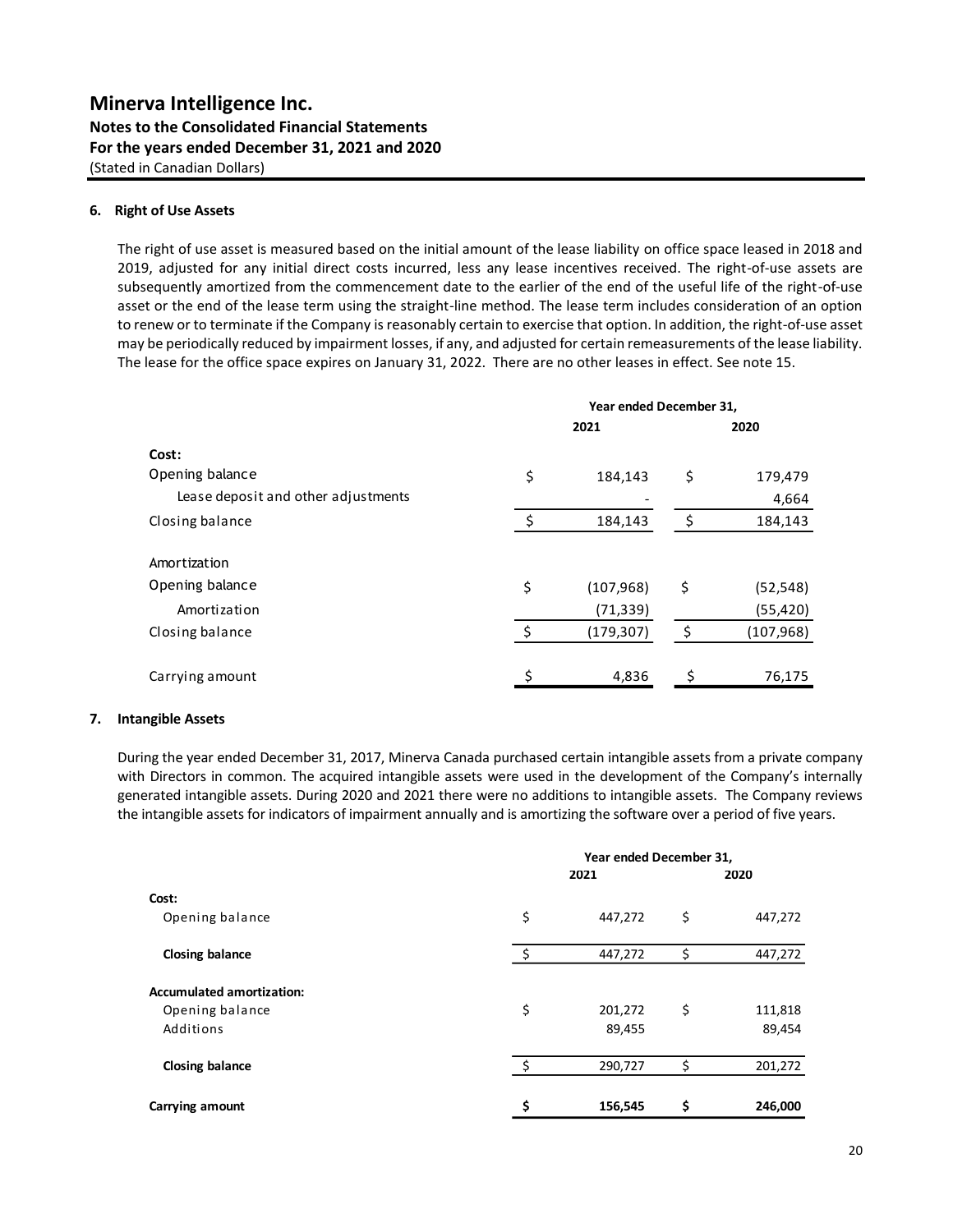#### **8. Lease Liability**

The lease liability is initially measured at the present value of the lease payments that are not paid at the commencement date, discounted using the interest rate implicit in the lease or, if that rate cannot be readily determined, the Company's incremental borrowing rate. The lease liability is measured at amortized cost using the effective interest rate method. The term of the lease is for 37 months, with a discount rate of 5%, being the Company's incremental borrowing rate.

|                                      | Year ended December 31, |           |    |           |  |  |  |
|--------------------------------------|-------------------------|-----------|----|-----------|--|--|--|
|                                      |                         | 2021      |    | 2020      |  |  |  |
| Opening balance                      | \$                      | 61,389    | \$ | 115,344   |  |  |  |
| Payments applied                     |                         | (58, 266) |    | (58, 313) |  |  |  |
| Interest expense                     |                         | 1,713     |    | 4,358     |  |  |  |
| Closing balance                      | Ś                       | 4,836     | Ś  | 61,389    |  |  |  |
| Current portion or lease liability   | \$                      | 4,836     | \$ | 56,553    |  |  |  |
| Long term portion of lease liability |                         |           |    | 4,836     |  |  |  |
| Closing balance                      | \$                      | 4,836     | \$ | 61,389    |  |  |  |

During the year ended December 31, 2020, the Company was entitled to participate in the Canada Emergency Commercial Rent Assistance (CECRA) program. Under the CECRA program, during the eligible period the Company paid 25% of the rent otherwise due (a cost reduction as a result of CECRA of \$21,667 (2021 - \$Nil), which was reflected in general and administrative expense.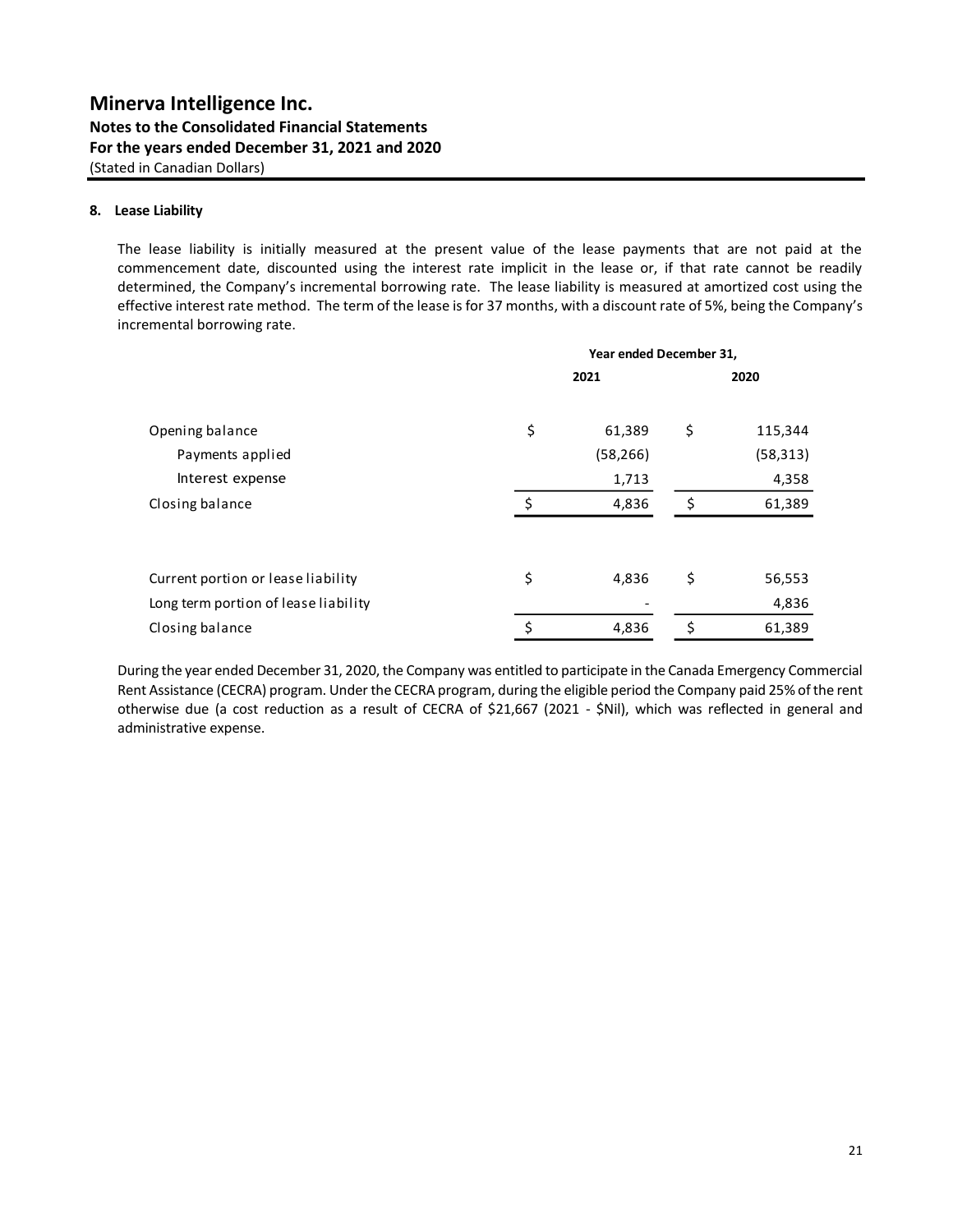#### **9. Shareholders' Equity**

#### *Authorized and issued share capital*

The Company has authorized an unlimited number of common shares without par value.

During the year ended December 31, 2021, the Company completed the following share transactions:

- 29,966,332 units were issued pursuant to a private placement at price of \$0.15 per unit for gross proceeds of \$4,494,950. Each unit comprised one common share of the Company and one-half common share purchase warrant of the Company. Each full warrant is exercisable at a price of \$0.25 per share for a period of 24 months until September 17, 2023. Commissions of \$205,772 were paid, and 1,371,813 broker warrants were issued exercisable at a price of \$0.25 per share until September 17, 2023. The broker warrant were valued at \$152,477 using the Black Scholes method noted below;
- 966,700 units were issued pursuant to a non-brokered private placement at price of \$0.15 per unit for gross proceeds of \$145,005. Each unit comprised one common share of the Company and one common share purchase warrant of the Company. Each warrant is exercisable at a price of \$0.20 per share for a period of 24 months until February 17, 2023; and
- 1,200,000 units were issued pursuant to a non-brokered private placement at a price of \$0.15 per unit, for gross proceeds of \$180,000. Each unit comprised one common share of the Company and one common share purchase warrant of the Company. Each warrant is exercisable at a price of \$0.20 per share for a period of 24 months until March 24, 2023.

During the year ended December 31, 2020, there were no share issuances.

As of December 31, 2021, the Company had 76,958,037 shares issued and outstanding (December 31, 2020 - 44,675,005).

As of December 31, 2021, a total of 1,915,003 common shares were subject to escrow restrictions (2020: 5,745,003). All escrowed shares will be released from escrow as to 10% on completion of the QT (released), and an additional 15% every six months thereafter over 36 months.

#### *Stock options*

The Company has adopted an incentive stock option plan in accordance with the policies of the TSX-V (the "Stock Option Plan") which provides that the Board of Directors of the Company may from time to time, in its discretion, grant to directors, officers, employees and consultants of the Company non-transferable options to purchase common shares, provided that the number of common shares reserved for issuance under the Stock Option Plan shall not exceed ten percent (10%) of the then issued and outstanding common shares. The options will be exercisable for a period of up to ten (10) years. In addition, the number of common shares reserved for issuance to any one person shall not exceed five percent (5%) of the issued and outstanding common shares and the number of common shares reserved for issuance to any one consultant will not exceed two percent (2%) of the issued and outstanding common shares. The Board of Directors will determine the price per common share and the number of common shares which may be allocated to each director, officer, employee and consultant and all other terms and conditions of the option, subject to the rules of TSX-V. On December 31, 2020, certain options were re-priced with new strike prices for out-of-themoney options of \$0.20 and \$0.30 from the previous \$0.30 and \$0.50 prices. The repricing was approved at the Company's previous Annual General Meeting.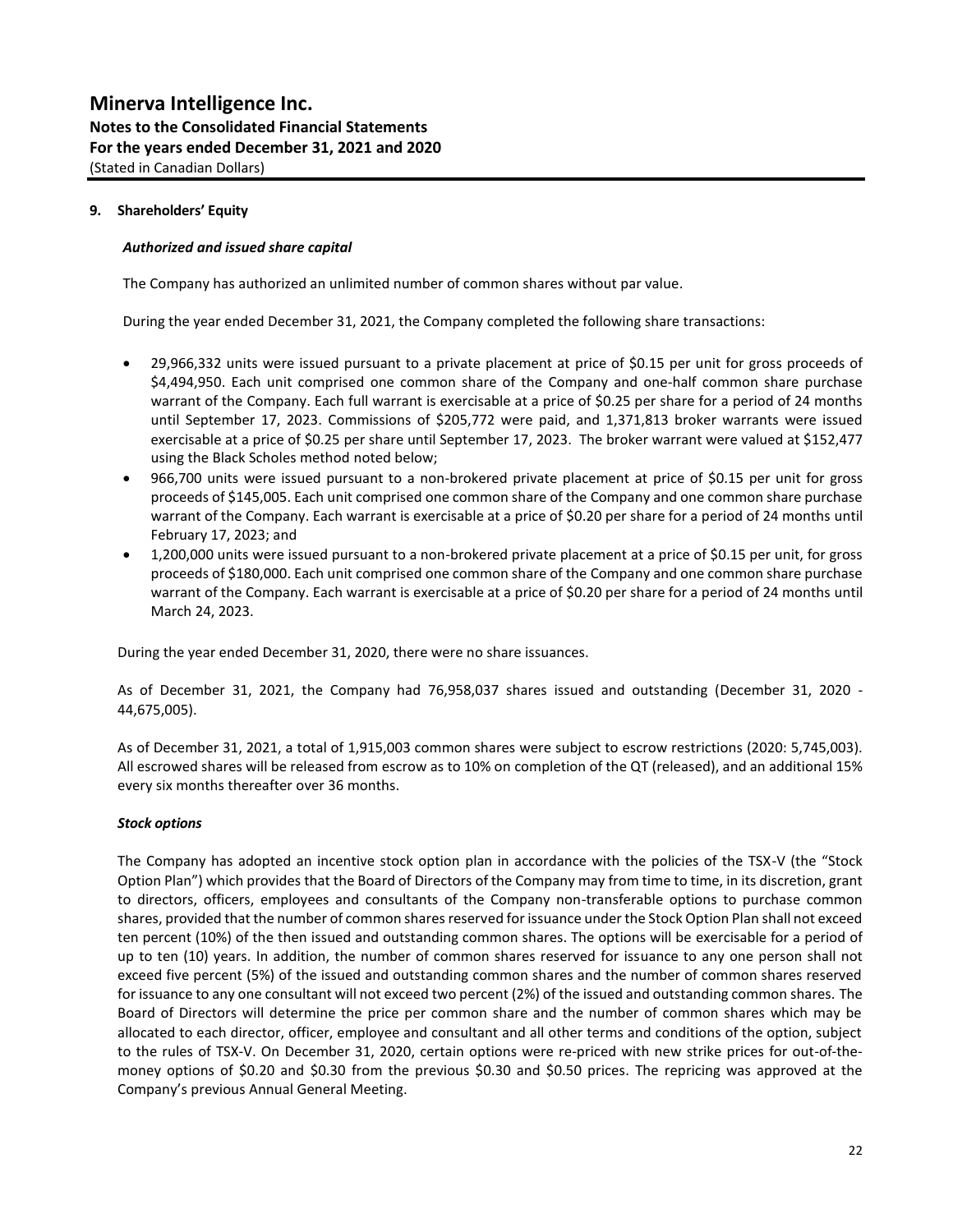### **9. Shareholders' Equity (continued)**

During the year ended December 31, 2021, 235,250 options expired unexercised, and 150,000 options were exercised at \$0.07 per share. The market price at the time of exercise on October 27, 2021 was \$0.185 per share. During the year ended December 31, 2020, 309,125 options expired or were cancelled.

|                                    |                             | December 31, 2021                               | December 31, 2020           |                                                 |  |  |
|------------------------------------|-----------------------------|-------------------------------------------------|-----------------------------|-------------------------------------------------|--|--|
|                                    | Number of<br><b>Options</b> | Weighted<br><b>Average Exercise</b><br>Price \$ | Number of<br><b>Options</b> | Weighted<br><b>Average Exercise</b><br>Price \$ |  |  |
| Outstanding, beginning of the year | 3,900,000                   | 0.18                                            | 2,887,500                   | 12,833.00                                       |  |  |
| Granted                            | 1,863,750                   | 0.18                                            | 1,081,625                   | 0.07                                            |  |  |
|                                    |                             |                                                 | 61,500                      | 0.10                                            |  |  |
|                                    |                             |                                                 | 10,500                      | 0.135                                           |  |  |
|                                    |                             |                                                 | 96,000                      | 0.20                                            |  |  |
|                                    |                             |                                                 | 72,000                      | 0.30                                            |  |  |
| Exercised                          | (150,000)                   | 0.07                                            |                             |                                                 |  |  |
| Cancelled and Expired              | (235, 250)                  | 0.13                                            | (309, 125)                  | 0.25                                            |  |  |
| Outstanding, end of the year       | 5,378,500                   | \$<br>0.19                                      | 3,900,000                   | \$<br>0.18                                      |  |  |

Stock options outstanding at December 31, 2021 are as follows:

|             |             | <b>Exercise</b> |       | Remaining                             |
|-------------|-------------|-----------------|-------|---------------------------------------|
|             |             |                 |       | Contractual                           |
| Outstanding | Exercisable |                 |       | Life (years)                          |
| 1,950,000   | 1,950,000   |                 |       | 0.54                                  |
| 250,000     | 250,000     | \$              | 0.075 | 0.84                                  |
| 122,000     | 116,500     | \$              | 0.10  | 1.87                                  |
| 161,000     | 155,333     | \$              | 0.20  | 1.87                                  |
| 122,000     | 100,375     | \$              | 0.30  | 1.87                                  |
| 789,750     | 789,750     | \$              | 0.07  | 1.27                                  |
| 15,000      | 10,000      | \$              | 0.10  | 1.65                                  |
| 20,000      | 13,333      | \$              | 0.20  | 1.65                                  |
| 15,000      | 10,000      | \$              | 0.30  | 1.65                                  |
| 10,500      | 7,000       | \$              | 0.10  | 1.67                                  |
| 14,000      | 9,333       | \$              | 0.20  | 1.67                                  |
| 10,500      | 7,000       | \$              | 0.30  | 1.67                                  |
| 10,500      | 7,000       | \$              | 0.14  | 1.71                                  |
| 14,000      | 9,333       | \$              | 0.20  | 1.71                                  |
| 10,500      | 7,000       | \$              | 0.30  | 1.71                                  |
| 1,863,750   | 1,738,750   | \$              | 0.18  | 2.88                                  |
|             |             |                 |       |                                       |
| 5,378,500   | 5,180,707   | \$              | 0.19  | 1.59                                  |
|             |             |                 |       | Price per<br><b>Share</b><br>\$0.2534 |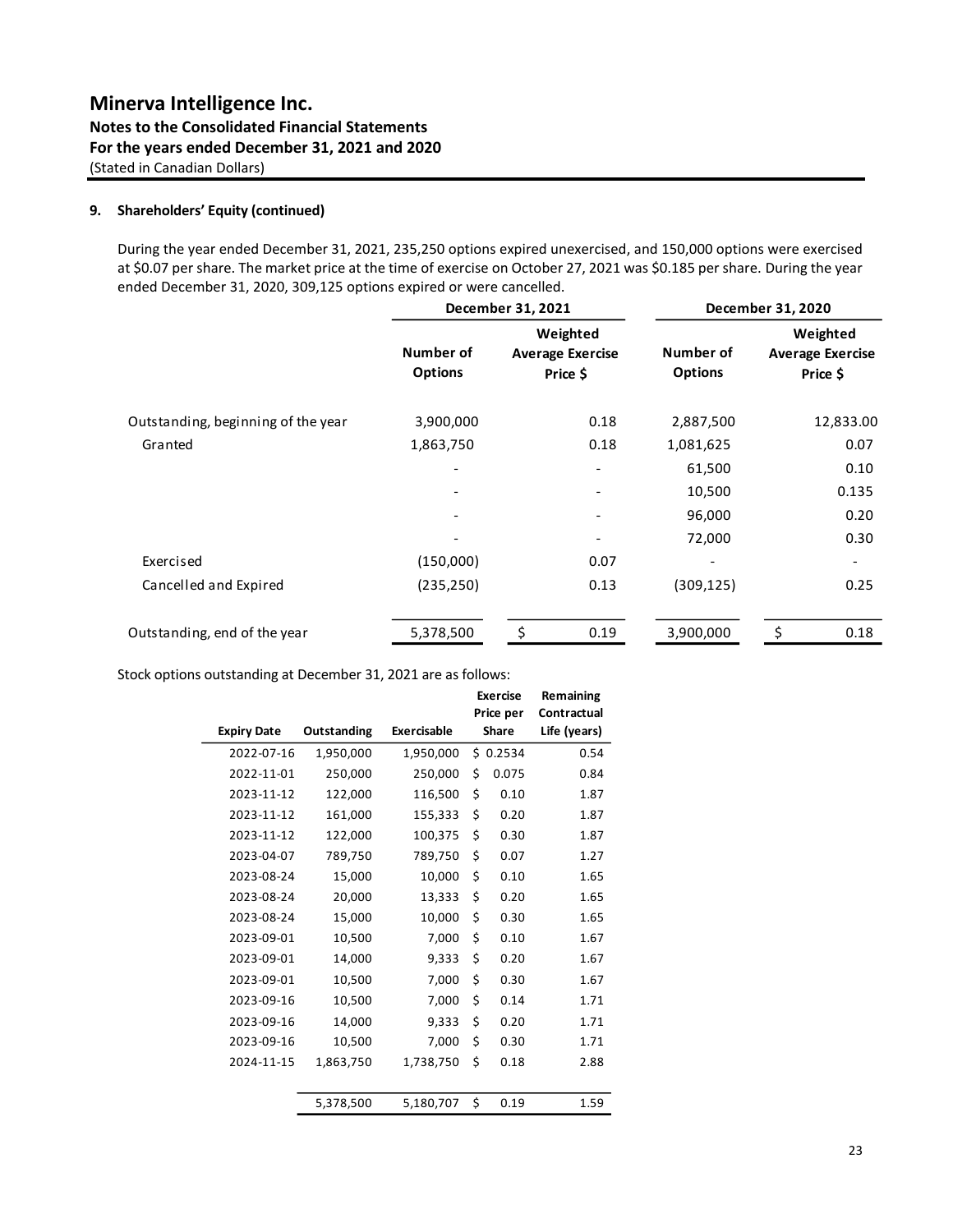#### **9. Shareholders' Equity (continued)**

During the year ended December 31, 2021, the Company granted 1,863,750 stock options, exercisable at \$0.18 per share over a period of three years. The options have a total fair value, calculated using the Black-Scholes option pricing model of \$221,010.

During the year ended December 31, 2020, the Company granted 1,321,625 stock options. 240,000 stock options are exercisable at varying prices from \$0.10 to \$0.30 per share over a period of three years. 1,081,625 stock options are exercisable at a price of \$0.07 per share, in varying terms within the next 24 months. The options have a total fair value, calculated using the Black-Scholes option pricing model of \$480,408:

|                                | December 31, | December 31, |  |
|--------------------------------|--------------|--------------|--|
|                                | 2021         | 2020         |  |
|                                |              |              |  |
| Weighted average share price   | \$0.17       | \$0.08       |  |
| Risk-free interest rate        | 0.25%        | 0.73%        |  |
| Expected life of option        | 3.0 years    | 3.0 years    |  |
| Expected annualized volatility | 120.04%      | 85.35%       |  |
| Expected dividend rate         | Nil          | Nil          |  |

#### *Warrants*

During the year ended December 31, 2021, 17,149,166 warrants were issued as part of the private placements (2020 nil). Warrants outstanding at December 31, 2021 are as follows:

|                                      | December 31, 2021 |                 |  |
|--------------------------------------|-------------------|-----------------|--|
|                                      | Number of         | <b>Exercise</b> |  |
|                                      | Warrants          | Price \$        |  |
| Outstanding, beginning of the period |                   |                 |  |
| Issued                               | 966,000           | 0.20            |  |
|                                      | 1,200,000         | 0.20            |  |
|                                      | 14,983,166        | 0.25            |  |
| Outstanding, end of the period       | 17,149,166        | 0.24            |  |

In addition, 1,371,813 broker warrants are exercisable at a price of \$0.25 per share until September 17, 2023. The broker warrants were valued at \$152,477 using the Black Scholes method:

| Exercise price:    | \$0.25  |
|--------------------|---------|
| Market price:      | \$0.195 |
| Discount rate:     | 0.46%   |
| Expected dividend: | nil     |
| Expected life:     | 2 years |
| Volatility:        | 123.31% |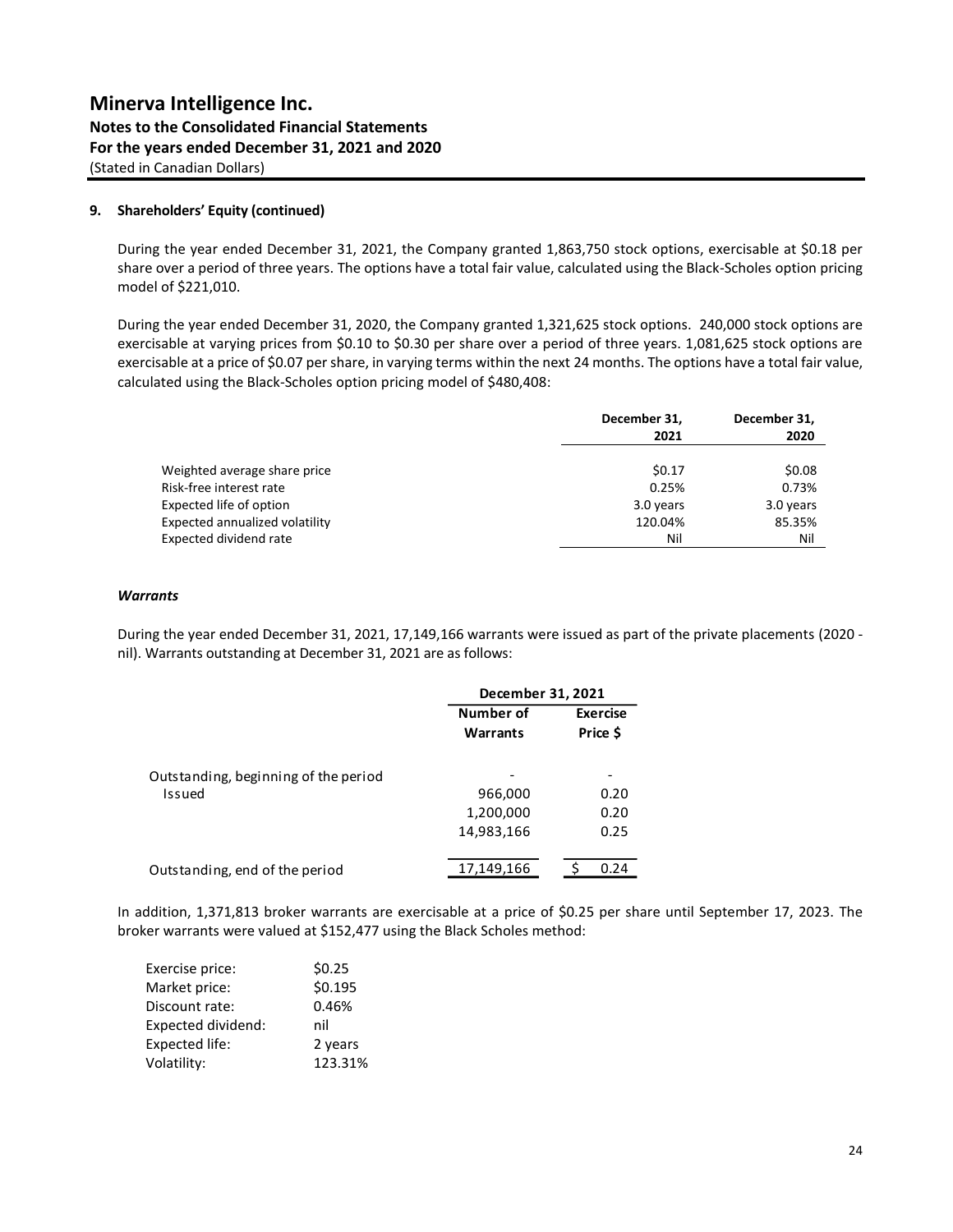#### **10. Financial Instruments**

The fair values of the Company's financial instruments approximate the carrying values, due to their short terms to maturity. The Company is exposed to various financial risks resulting from its operations. The Company's management manages financial risks. The Company has not entered into financial instruments agreements, including derivative financial instruments for speculative purposes.

The Company's main financial risk exposures and its financial policies are as follows:

#### *Credit risk*

Credit risk is the risk that one party to a financial instrument will cause a financial loss for the other party by failing to discharge an obligation. The Company's cash and accounts receivable are exposed to credit risk, with the carrying values being the Company's maximum exposure. The Company's cash consists of deposit accounts with chartered banks. The Company's accounts receivable consists of contract payments due from governments and companies, with the carrying amounts also being the Company's maximum exposure. Management believes the Company's exposure to credit risk is not significant.

#### *Liquidity risk*

Liquidity risk is the risk that the Company will encounter difficulty in meeting obligations associated with financial liabilities. The Company's accounts payable and accrued liabilities are all current and due within 90 days of the consolidated statement of financial position date. The Company seeks to ensure that it has sufficient capital to meet short term financial obligations after taking into account its operating obligations and cash on hand.

#### *Market risk*

Market risk is the risk of loss that may arise from changes in market factors such as interest rates, foreign exchange rates, and equity prices.

#### *Interest rate risk*

Interest rate risk is the risk that the fair value or future cash flows of a financial instrument will fluctuate because of changes in market interest rates. The Company maintains certain cash balances in term deposits which renew periodically, and which rates reflect the market at the time of renewal. Management believes that the interest rate risk on these investments is nominal. The Company is not exposed to any other significant interest rate risk aside from the term deposits noted.

#### *Foreign exchange risk*

Foreign exchange risk is the risk that the fair value or future cash flows of a financial instrument will fluctuate because of changes in foreign exchange rates. The Company is exposed to foreign exchange risk as it engages in transactions in other foreign currencies, from time to time. As at December 31, 2021, the carrying values of the financial assets and liabilities denominated in US dollars were converted to CAD at a rate of 1.2678 (2020 - 1.2741) and Euros converted to CAD at the rate of 1.4391 (2020 - 1.5608). A 10% change in the foreign exchange rate would have an impact on profit and loss of \$9,586 (2020 - \$29,323):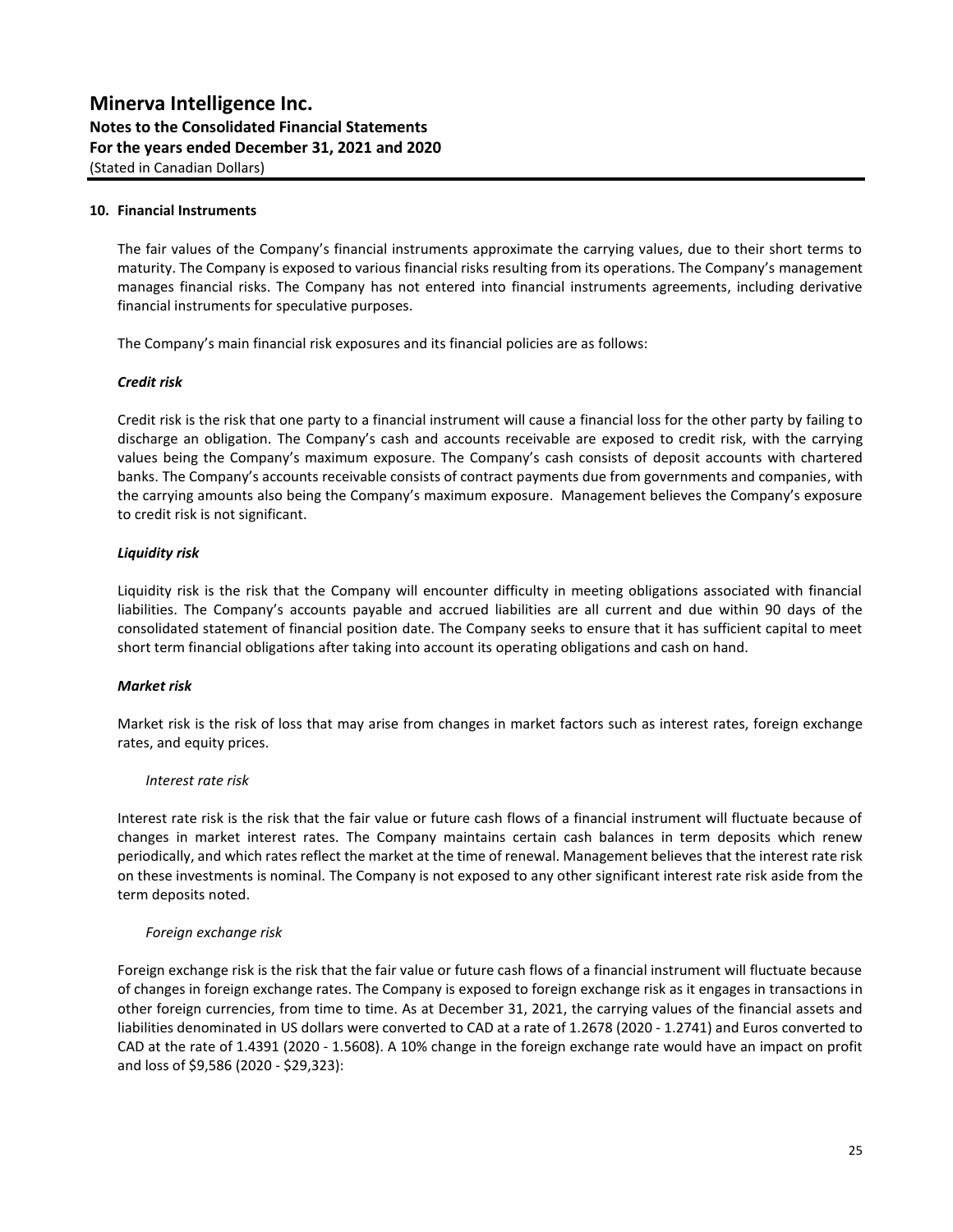#### **10. Financial Instruments (continued)**

|                                           | December 31, 2021 |   | December 31, 2020 |
|-------------------------------------------|-------------------|---|-------------------|
| Cash (US dollar)                          | \$<br>92,206      | S | 16,976            |
| Cash (Euro)                               | 5,785             |   | 21,917            |
| Amounts receivable (US dollar)            | 38,034            |   | 254,820           |
| Accounts payable and deposits (US dollar) | (39, 714)         |   |                   |
| Accounts payable (Euros)                  | (450)             |   | (485)             |
| Total                                     | 95,861            |   | 293,227           |
|                                           |                   |   |                   |
| 10% change in the exchange rate impact    | 9,586             |   | 29,323            |

#### *Price risk*

Equity price risk is defined as the potential adverse impact on the Company's earnings due to movements in individual equity prices or general movements in the level of the stock market. The Company does not have any financial instruments which are exposed to this risk.

#### **11. Capital Management**

The Company's capital currently consists of common shares, \$14,029,395 at December 31, 2021 (2020 - \$9,442,692). Its principal sources of cash are from sales and from the issuance of common shares. The Company's capital management objectives are to safeguard its ability to continue as a going concern and to have sufficient capital to be able to identify, evaluate, acquire, and operate an interest in businesses or assets. The Company does not have any externally imposed capital requirements to which it is subject. The Company manages the capital structure and makes adjustments to it in light of changes in economic conditions and the risk characteristics of the underlying assets. To maintain or adjust the capital structure, the Company may attempt to issue new shares.

#### **12. Related Party Transactions**

Related parties include key management personnel, who are those persons having authority and responsibility for planning, directing and controlling the activities of the Company as a whole. The Company has determined that key management personnel consist of executive and non-executive members of the Company's Board of Directors and corporate officers. The remuneration of key management personnel during the periods ended December 31, 2021 and 2020 was as follows:

|                                | Year ended December 31, |  |         |
|--------------------------------|-------------------------|--|---------|
|                                | 2021                    |  | 2020    |
| Director's fees                | \$<br>101,710           |  | 106,500 |
| Salaries and wages             | 681,754                 |  | 598,313 |
| Professional fees & Consulting | 56,000                  |  | 67,200  |
| Share-based compensation       | 138,446                 |  | 39,035  |
|                                | 977,910                 |  | 811.048 |

Amounts due to related parties at December 31, 2021 and 2020 are unsecured, interest free and due on demand. As at December 31, 2021, accounts payable and accrued liabilities include \$nil (2020 - \$6,000) owing to the Chief Software Architect of the Company, and \$10,500 (2020 - \$10,500) owing to directors for director's fees.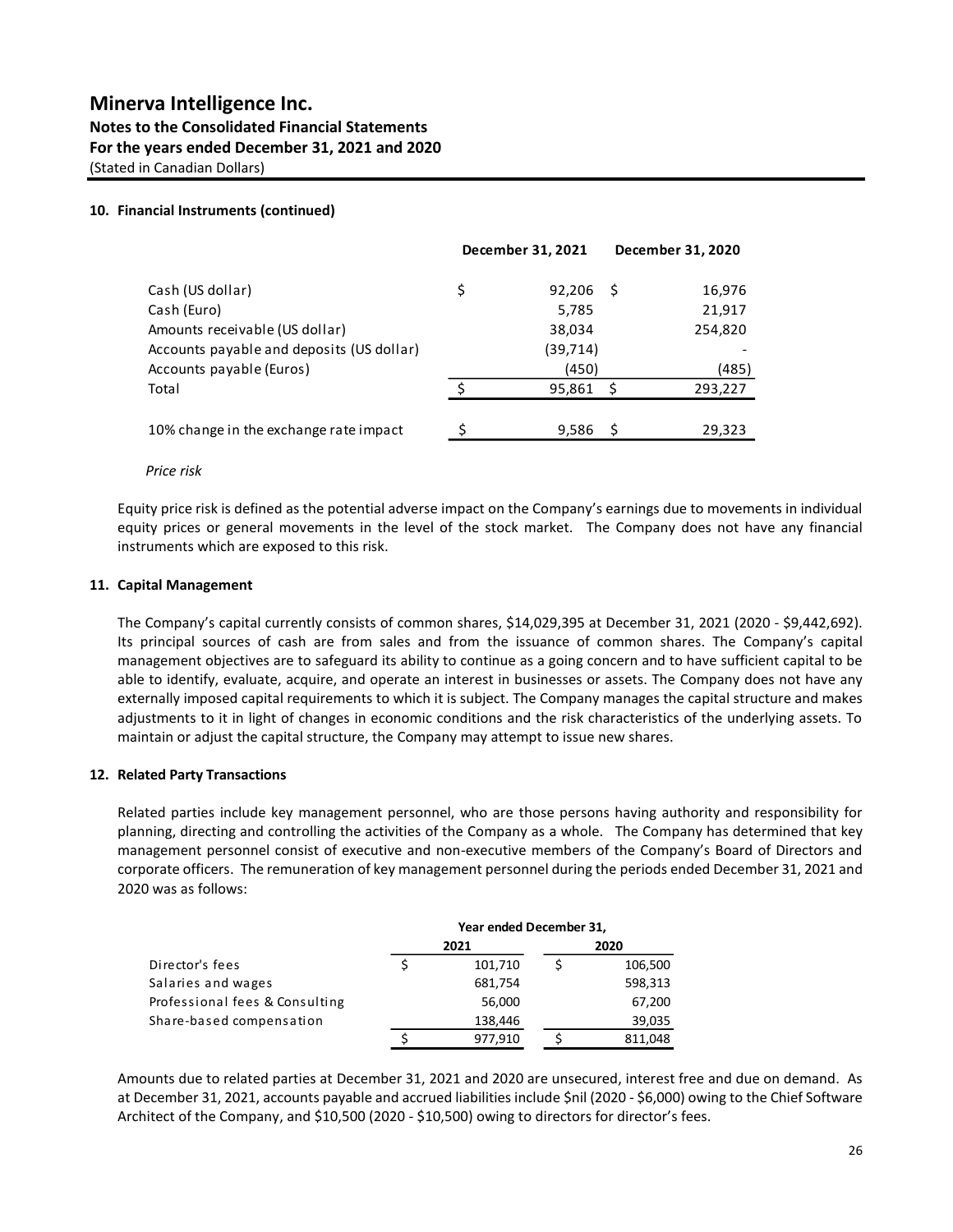#### **13. Segmented Information**

At December 31, 2021 and 2020, the Company has one reportable operating segment comprised of proprietary AI software and related consulting services. All non-current assets are located in Canada. Revenue is principally earned in two main regions, being Canada and the United States. The following is a breakdown of revenue by geographic area based on each customers' locations for the following periods:

|               | <b>Year ended December 31</b> |           |    |         |  |
|---------------|-------------------------------|-----------|----|---------|--|
|               |                               | 2021      |    | 2020    |  |
| Revenue       |                               |           |    |         |  |
| Canada        | Ś                             | 759,889   | \$ | 220,398 |  |
| United States |                               | 277,094   |    | 120,186 |  |
| Other         |                               | 12,316    |    |         |  |
|               |                               |           |    |         |  |
|               |                               | 1,049,299 |    | 340,584 |  |

#### **14. Income Taxes**

Tax expense differs from the amount computed by applying the combined Canadian federal and provincial income tax rates, applicable to the Company, to the loss before income taxes due to the following:

|                                                                                                   | 2021             | 2020        |
|---------------------------------------------------------------------------------------------------|------------------|-------------|
| Earnings (loss) for the year                                                                      | $(2,838,645)$ \$ | (2,773,797) |
| Expected income tax (recovery)                                                                    | $(758,000)$ \$   | (744,000)   |
| Change in statutory, foreign tax, foreign exchange rates and other                                |                  |             |
| Items not deductible (taxable) and other                                                          | 71,000           |             |
| Share issue cost                                                                                  | (66,000)         |             |
| Adjustment to prior years provision versus statutory tax returns and expiry of non-capital losses |                  |             |
| Change in unrecognized deductible temporary differences                                           | 753.000          | 744,000     |
| Total income tax expense (recovery)                                                               |                  |             |
|                                                                                                   |                  |             |
| Current income tax                                                                                |                  |             |
| Deferred tax recovery                                                                             |                  |             |

Unrecognized deductible temporary differences and unused tax losses are attributable to the following:

|                                                | 2021                           | 2020        |
|------------------------------------------------|--------------------------------|-------------|
| Deferred Tax Assets (liabilities)              |                                |             |
| Exploration and evaluation assets              | \$<br>$\overline{\phantom{a}}$ | \$          |
| Property and equipment                         | 20,000                         | 11,000      |
| Lease liability                                | 1,000                          | 17,000      |
| Share issue costs                              | 60,000                         | 13,000      |
| Intangible assets                              | 78,000                         | 54,000      |
| Non-capital losses available for future period | 2,800,000                      | 2,131,000   |
| Total deferred tax assets                      | 2,959,000                      | 2,226,000   |
| Unrecognized deferred tax assets               | (2,958,000)                    | (2,205,000) |
| Right of use assets                            | (1,000)                        | (21,000)    |
| Total deferred tax liabilities                 | (1,000)                        | (21,000)    |
| Net deferred tax assets                        |                                |             |